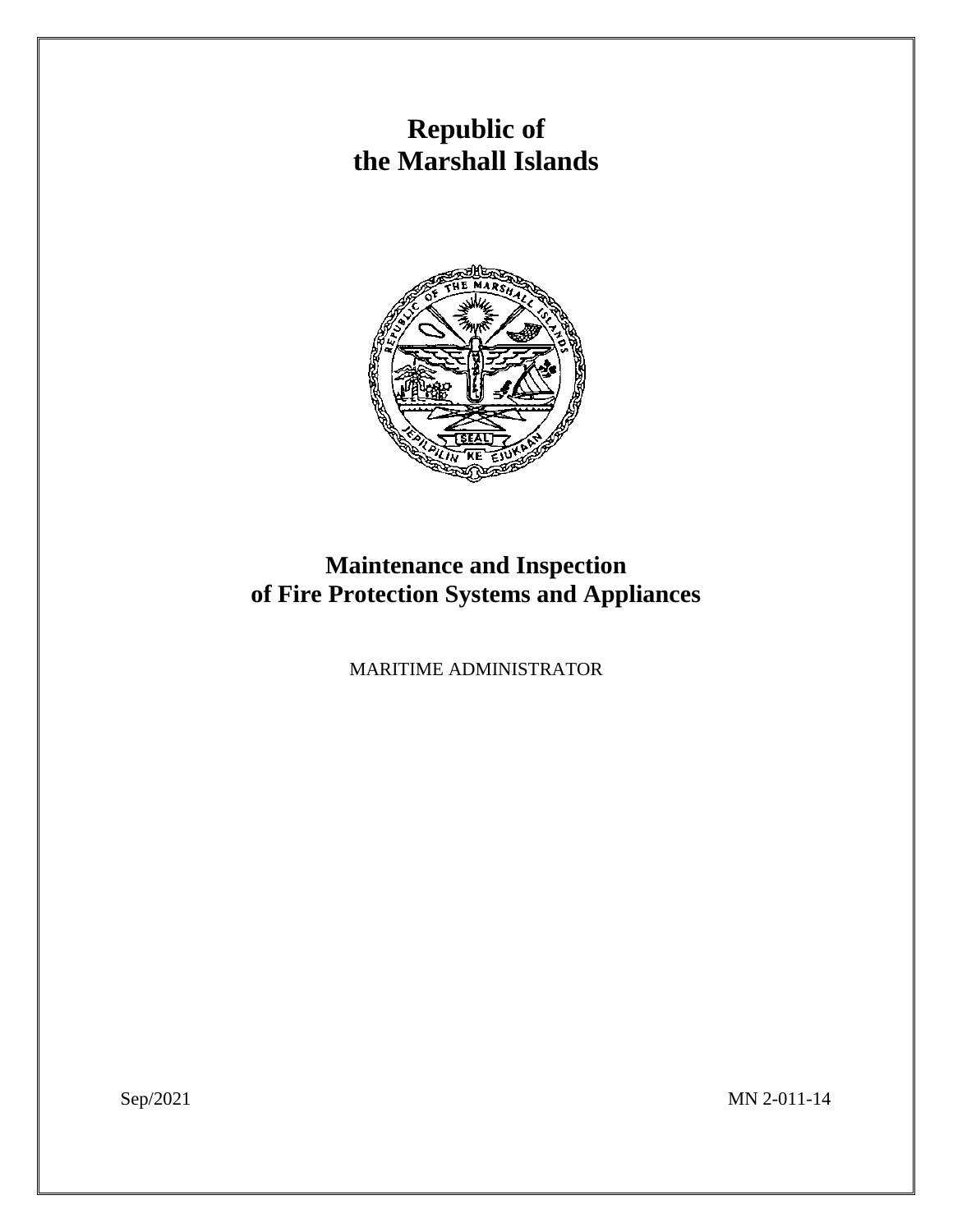### TABLE OF CONTENTS

| 1.0  |                                                                                        |  |
|------|----------------------------------------------------------------------------------------|--|
| 2.0  |                                                                                        |  |
| 3.0  |                                                                                        |  |
| 4.0  |                                                                                        |  |
| 5.0  |                                                                                        |  |
| 6.0  |                                                                                        |  |
| 7.0  | Foam Concentrates: Fixed Fire-Extinguishing Systems and Portable Applications 10       |  |
| 8.0  |                                                                                        |  |
| 9.0  |                                                                                        |  |
| 10.0 |                                                                                        |  |
| 11.0 |                                                                                        |  |
| 12.0 |                                                                                        |  |
| 13.0 |                                                                                        |  |
|      | Appendix A - Fire-fighting Systems and Appliances: Summary of Maintenance, Testing and |  |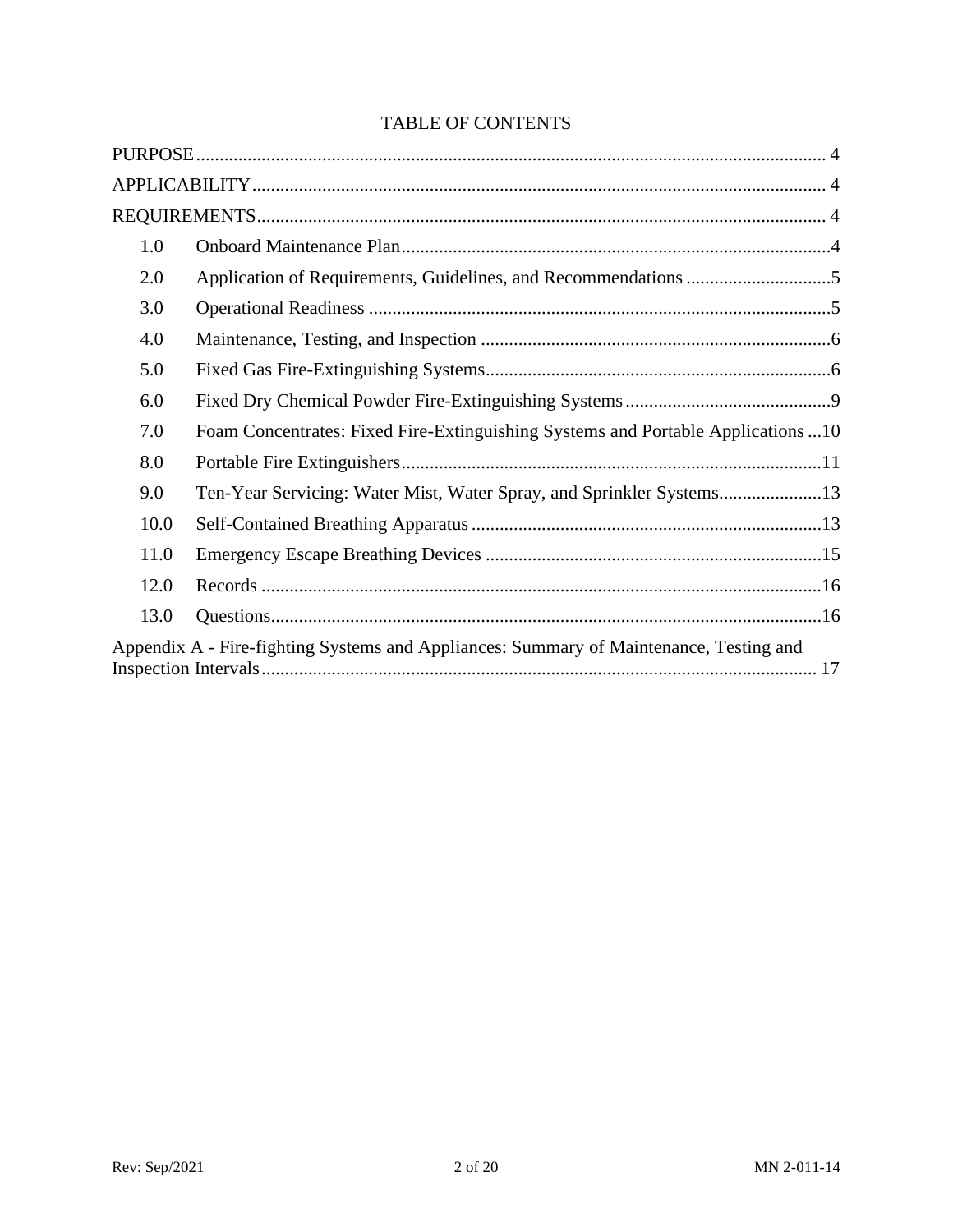

### **REPUBLIC OF Marine Notice THE MARSHALL ISLANDS**

**No. 2-011-14**

MARITIME ADMINISTRATOR

**Rev. Sep/2021**

#### **TO: ALL SHIPOWNERS, OPERATORS, MASTERS AND OFFICERS OF MERCHANT SHIPS, AND RECOGNIZED ORGANIZATIONS**

- **SUBJECT:** Maintenance and Inspection of Fire Protection Systems and Appliances
- 
- **References: (a) SOLAS**, *International Convention for the Safety of Life at Sea*, Consolidated Edition 2020.
	- **(b) FSS Code**, *International Code for Fire Safety Systems* 2015 Edition, as amended
	- **(c) IMO Circular** [MSC/Circ.670,](https://www.register-iri.com/wp-content/uploads/MSC.1-Circ.670.pdf) *Guidelines for the performance and testing criteria and surveys of high-expansion foam concentrates for fixed fireextinguishing systems*
	- **(d) IMO Circular** [MSC/Circ.798,](https://www.register-iri.com/wp-content/uploads/MSC-Circ.798.pdf) *Guidelines for the performance and testing criteria and surveys of medium-expansion foam concentrates for fireextinguishing systems*
	- **(e) IMO Circular** [MSC/Circ.849,](https://www.register-iri.com/wp-content/uploads/MSC.1-Circ.849.pdf) *Guidelines for the performance, location, use and care of emergency escape breathing devices (EEBDs)*, issued 8 June 1998
	- **(f) IMO Circular** [MSC/Circ.1081,](https://www.register-iri.com/wp-content/uploads/MSC.1-Circ.1081.pdf) *Unified interpretation of the revised SOLAS Chapter II-2,* issued 13 June 2003
	- **(g) IMO Circular** [MSC.1/Circ.1275,](https://www.register-iri.com/wp-content/uploads/MSC.1-Circ.1275.pdf) *Unified interpretation of SOLAS chapter II-2 on the number and arrangement of portable fire extinguishers on board ships*, as corrected by [MSC.1/Circ.1275/Corr.1,](https://www.register-iri.com/wp-content/uploads/MSC.1-Circ.1275-Corr.1.pdf) issued 31 March 2017
	- **(h) IMO Circular** [MSC.1/Circ.1312,](https://www.register-iri.com/wp-content/uploads/MSC.1-Circ.1312.pdf) *Revised guidelines for the performance and testing criteria, and surveys of foam concentrates for fixed fireextinguishing systems*, as corrected by [MSC.1/Circ.1312/Corr.1](https://www.register-iri.com/wp-content/uploads/MSC.1-Circ.1312-Corr-1.pdf)
	- **(i) IMO Circular** [MSC.1/Circ.1315,](https://www.register-iri.com/wp-content/uploads/MSC.1-Circ.1315.pdf) *Guidelines for the approval of fixed dry chemical powder fire-extinguishing systems for the protection of ships carrying liquefied gases in bulk*, issued 10 June 2009
	- **(j) IMO Circular** [MSC.1/Circ.1318/Rev.1](https://www.register-iri.com/wp-content/uploads/MSC.1-Circ.1318-Rev.1.pdf)*, Revised Guidelines for the maintenance and inspections of fixed carbon dioxide fire-extinguishing systems*, issued 25 May 2021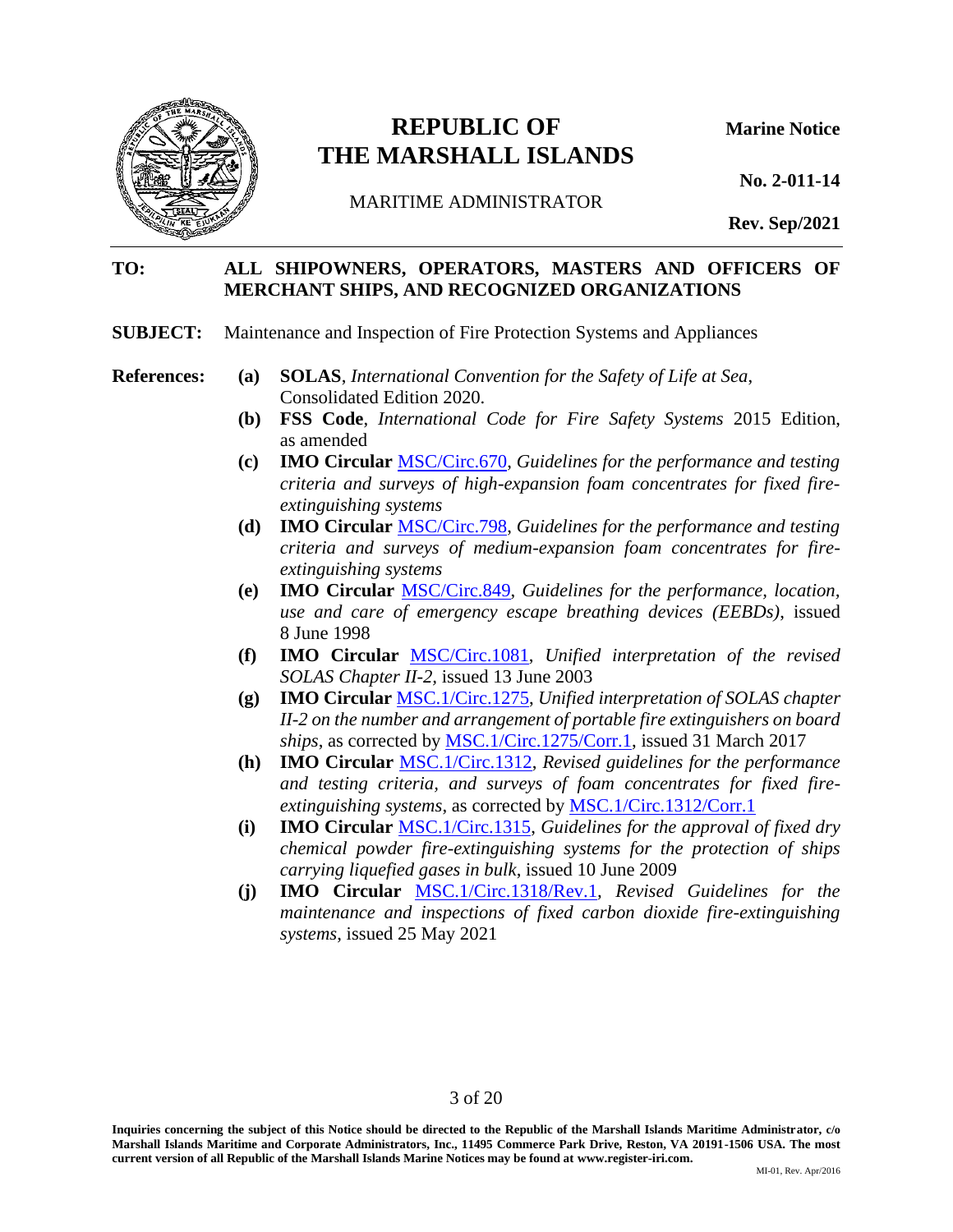- **(k) IMO Circular** [MSC.1/Circ.1395/Rev.4,](https://www.register-iri.com/wp-content/uploads/MSC.1-Circ.1395-Rev.4.pdf) *Lists of solid bulk cargoes for which a fixed gas fire-extinguishing system may be exempted or for which a fixed gas fire-extinguishing system is ineffective*, issued 13 June 2019
- **(l) IMO Circular** [MSC.1/Circ.1432,](https://www.register-iri.com/wp-content/uploads/MSC.1-Circ.1432.pdf) *Revised guidelines for the maintenance and inspection of fire protection systems and appliances, issued 31 May 2012, amended by IMO Circular [MSC.1/Circ.1516,](https://www.register-iri.com/wp-content/uploads/MSC.1-Circ.1516.pdf)* issued 08 June 2015
- **(m) IMO Circular** [MSC.1/Circ.1515,](https://www.register-iri.com/wp-content/uploads/MSC.1-Circ.1515.pdf) *Revised design guidelines and operational recommendations for ventilation systems in ro-ro cargo spaces*, issued 8 June 2015
- **(n) RMI Maritime Regulations** [MI-108,](https://www.register-iri.com/wp-content/uploads/MI-108.pdf) as amended, §2.11
- **(o) RMI Marine Notice** [2-011-11,](https://www.register-iri.com/wp-content/uploads/MN-2-011-11.pdf) *Systems Using Halogenated Hydrocarbons (Halons) and Other Ozone Depleting Substances*

#### <span id="page-3-0"></span>**PURPOSE**

This Notice addresses the intervals for maintenance, testing, and inspection of fire protection systems, appliances, and equipment. It also identifies the entity required to conduct the inspection.

The maintenance and inspection provisions for fixed carbon dioxide  $(CO<sub>2</sub>)$  fire-extinguishing systems have been revised in §5.2 and Appendix A. This Notice supersedes Rev. Dec/2020.

#### <span id="page-3-1"></span>**APPLICABILITY**

This Notice applies to all ships, including mobile offshore units (MOUs).

#### <span id="page-3-2"></span>**REQUIREMENTS**

#### <span id="page-3-3"></span>**1.0 Onboard Maintenance Plan**

- 1.1 SOLAS Regulation II-2/14 requires ships to carry on board, and make available for inspection, a plan that details the maintenance, testing, and inspection of fire protection systems and appliances. The Administrator requires the onboard maintenance plan to be consistent with the ship's Safety Management System (SMS). See MN [2-011-13.](https://www.register-iri.com/wp-content/uploads/MN-2-011-13.pdf)
- 1.2 Certain maintenance procedures and inspections may be performed by competent crewmembers who have completed an advanced fire-fighting training course, while others must be performed by persons specifically trained in the maintenance of these systems. The onboard maintenance plan must indicate, in accordance with Appendix A of this Notice, the inspections and maintenance that are to be completed by competent crew members versus other trained personnel.
- 1.3 Prior to performing any work, a plan consistent with the ship's SMS for carrying out safe maintenance, inspection, and testing must be developed to account for all personnel and all foreseeable hazards. The plan, among other things, must establish effective communication between the inspection personnel and on-duty crew.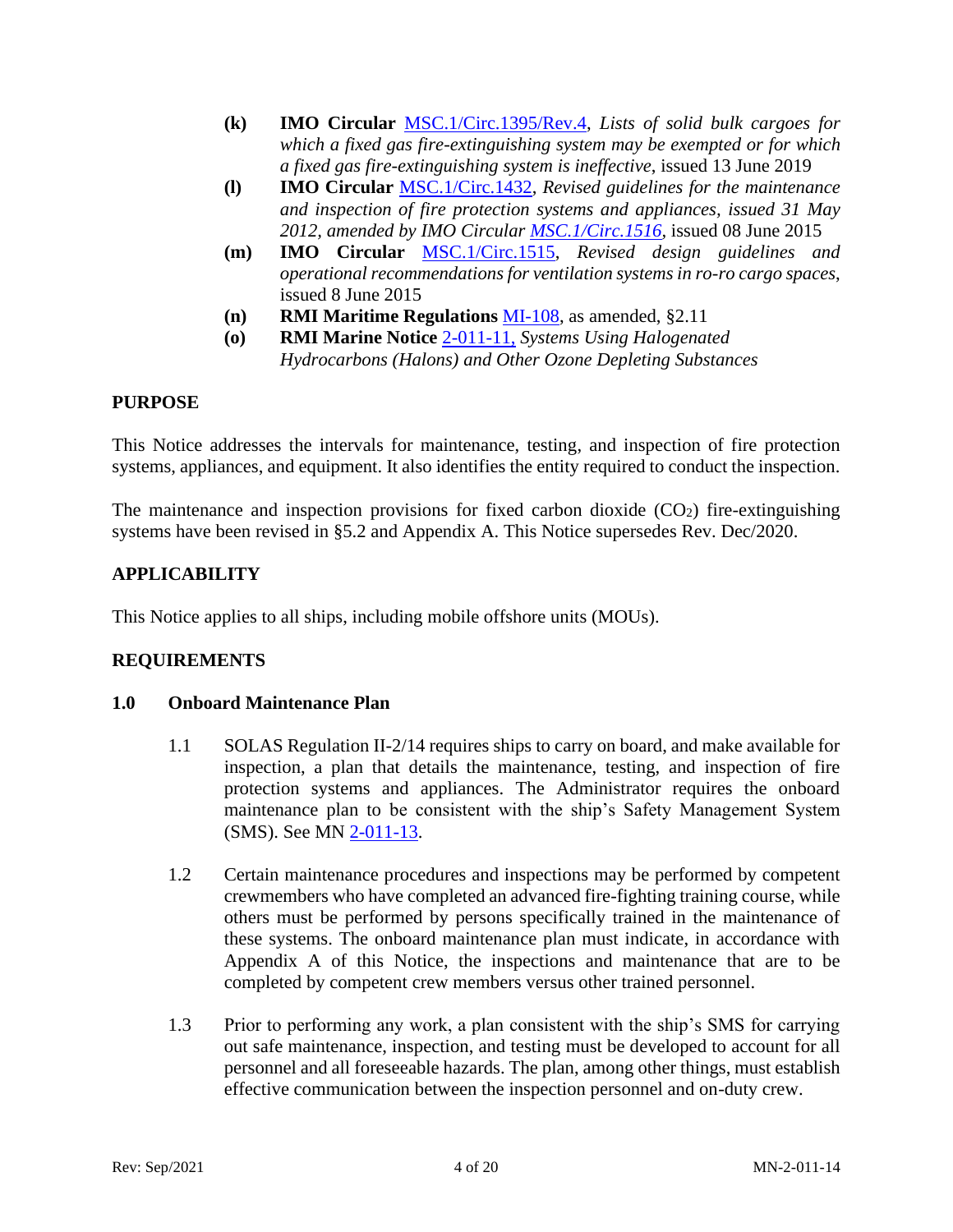#### <span id="page-4-0"></span>**2.0 Application of Requirements, Guidelines, and Recommendations**

- 2.1 Ships' owners and officers must be familiar the maintenance, testing, and inspection of fire protection systems and appliances and follow the applicable requirements of:
	- .1 SOLAS, as amended;
	- .2 the International Code for Fire Safety Systems (FSS Code), as amended;
	- .3 the Code for the Construction and Equipment of Mobile Offshore Drilling Units (MODU Code) (1979, 1989, and 2009 editions); and
	- .4 Recognized Organizations (ROs).
- 2.2 Various IMO guidance documents (see References) lay out the minimum recommended levels of maintenance, testing, and inspections to include in an onboard maintenance plan. The guidance in these documents has been adopted by the Administrator as guidance, except where otherwise noted in this Notice.
- 2.3 Where manufacturer's maintenance manuals and inspection guidelines exist, they must be available onboard and followed.
- 2.4 Where particular arrangements create practical difficulties, alternative testing and maintenance procedures must be to the satisfaction of the Administrator.

#### <span id="page-4-1"></span>**3.0 Operational Readiness**

- 3.1 All fire protection systems and appliances must be in good order and available for immediate use while the ship is in service. If a fire protection system is under maintenance, testing, or repair, then suitable arrangements acceptable to the ship's RO and the Administrator must be made to ensure fire protection capability is not diminished by providing alternative fixed or portable fire protection equipment or other measures.
- 3.2 The RO must provide a recommendation to the Administrator for review while the vessel is underway, or before it sails. This also applies when an MOU is engaging in operations with a fire protection system under repair.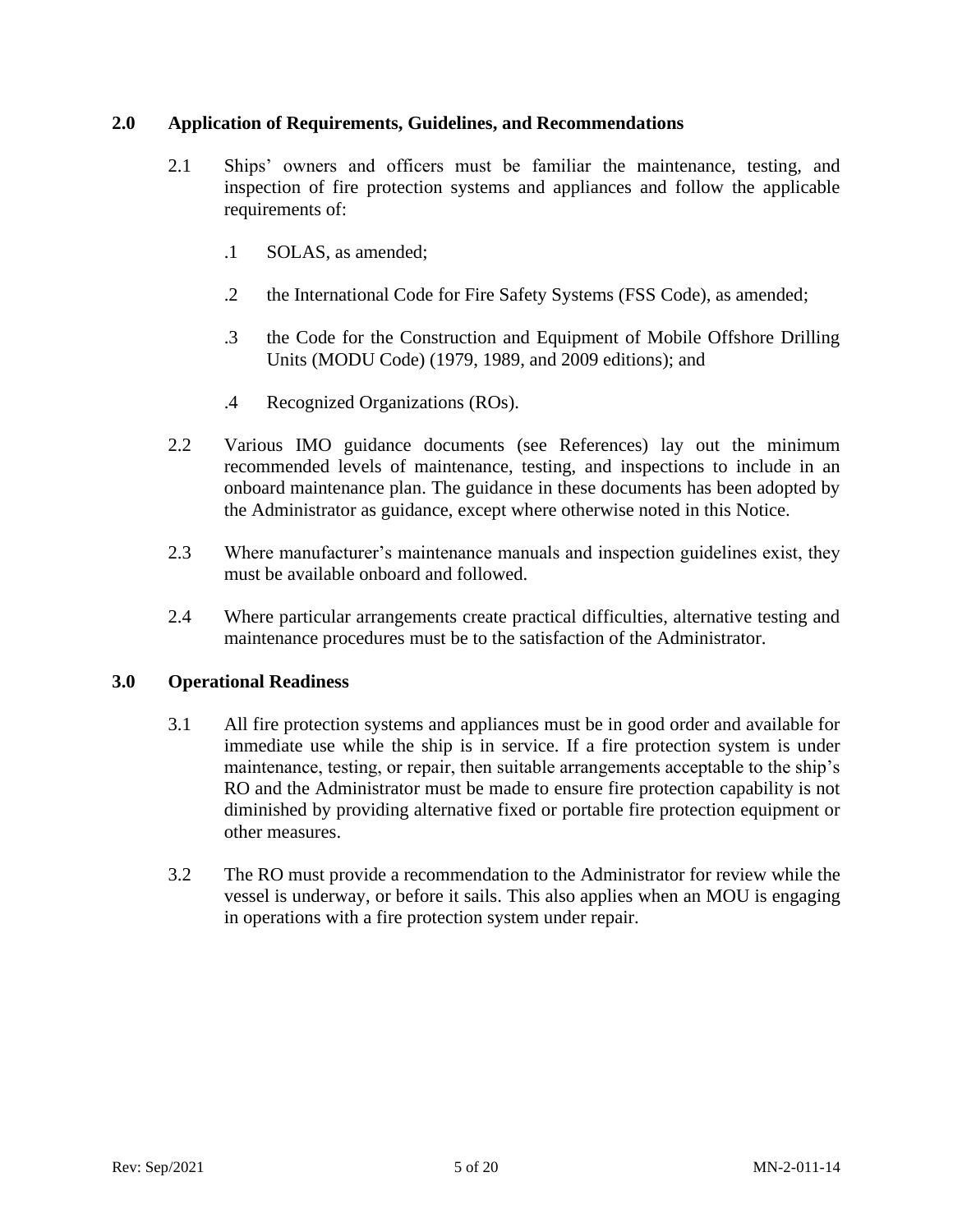#### <span id="page-5-0"></span>**4.0 Maintenance, Testing, and Inspection**

- 4.1 Onboard maintenance, testing, and inspections must be carried out according to the ship's maintenance plan at the intervals indicated in Appendix A, as appropriate.
- 4.2 Per IMO [MSC.1/Circ.1318/Rev.1,](https://www.register-iri.com/wp-content/uploads/MSC.1-Circ.1318-Rev.1.pdf) instructions must be easily understandable for on-board maintenance and testing of active and passive fire protection systems and appliances. They should be illustrated wherever possible. As appropriate, they should include for each system or appliance:
	- .1 maintenance and repair instructions;
	- .2 a schedule of periodic maintenance;
	- .3 a list of replaceable parts; and
	- .4 a log for records of inspections and maintenance (see also §12.0).

#### <span id="page-5-1"></span>**5.0 Fixed Gas Fire-Extinguishing Systems**

5.1 General

Fixed gas fire-extinguishing systems must be carefully and critically reviewed, routinely inspected and maintained, verified, and tested to ensure that they will correctly operate during an emergency.

.1 Flexible Hoses

Flexible hoses must be replaced at the intervals recommended by the manufacturer and not exceeding every 10 years.

- .2 Two Year Testing and Inspections
	- (a) Every two years (during the second or third periodical survey), fixed gas fire-extinguishing systems, except fixed carbon dioxide (CO2) extinguishing systems (see  $\S$ 5.2), must be checked by an authorized service facility acceptable to the vessel's RO.
	- (b) All high-pressure extinguishing agents, cylinders, and pilot cylinders must be weighed or have their contents verified by other reliable means to confirm that the available charge in each is above 95% of the nominal charge. Cylinders containing less than 95% of the nominal charge must be refilled; and
	- (c) Blow dry compressed air or nitrogen through the discharge piping or otherwise confirm the pipe work and nozzles are clear of any obstructions. This may require the removal of nozzles, if applicable.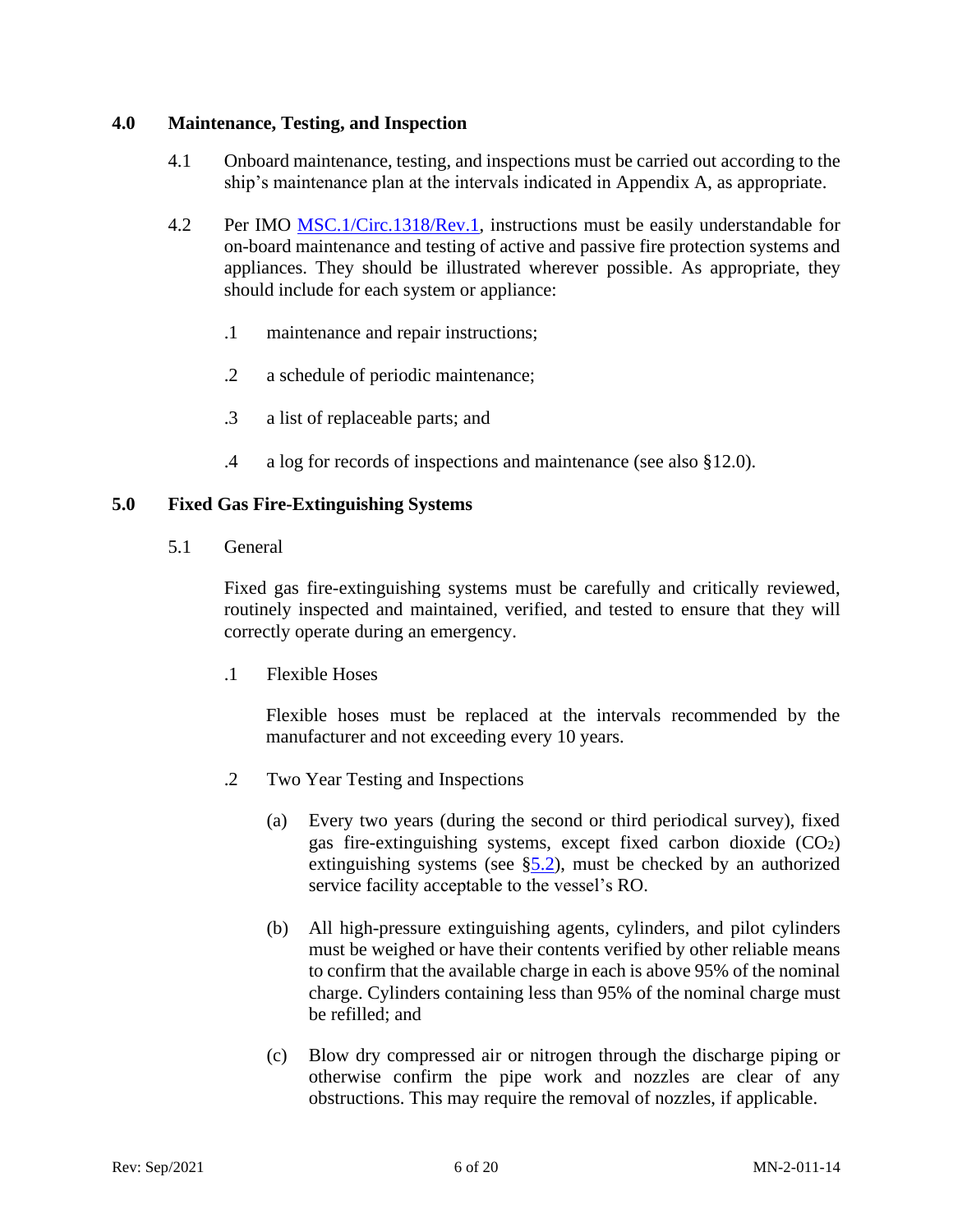- .3 Ten-Year Hydrostatic Testing
	- (a) At least once every 10 years, a hydrostatic test and internal examination of 10% of the system's extinguishing agent and pilot cylinders must be conducted. If one or more cylinders fail, a total of 50% of the onboard cylinders must be tested. If further cylinders fail, all cylinders must be tested.
	- (b) With cylinders for fixed-gas fire-fighting systems (except Halon) that have been date stamped before vessel delivery, the first 10-year hydrostatic test may be harmonized with drydocking at the second renewal survey under the IMO Harmonized System of Survey and Certification. This is contingent on the initial date stamp (month/year) on the cylinder not exceeding 12 months before the vessel delivery date.
- <span id="page-6-0"></span>5.2 Fixed CO2 Fire-Extinguishing Systems
	- .1 Every two years, fixed CO2 extinguishing systems must be checked by an authorized service facility acceptable to the vessel's RO.
	- .2 Fixed CO2 fire-extinguishing systems must be maintained and inspected in accordance with IMO Circular [MSC.1/Circ.1318/Rev.1.](https://www.register-iri.com/wp-content/uploads/MSC.1-Circ.1318-Rev.1.pdf) This ensures that that the system is kept in good working order and readily available for use as specified in SOLAS Regulation II-2/14.2.1.2. These guidelines supplement the fire-extinguishing system manufacturer's approved maintenance instructions.
	- .3 At least once every five years, all control valves of fixed CO2 systems must be internally examined according to MSC.1/Circ.1318/Rev.1, §7.
	- .4 The survey requirements for cargo ships under MSC.1/Circ.1318/Rev.1, §6.1 should be carried out during the second or third periodical survey under the IMO Harmonized System of Survey and Certification.
	- .5 As per MSC.1/Circ.1318/Rev.1, §6.1.2:

*High-pressure cylinders should be subjected to periodical tests at intervals not exceeding 10 years. At the 10-year inspection, at least 10% of the total number provided should be subjected to an internal inspection and hydrostatic test. If one or more cylinders fail, a total of 50% of the onboard cylinders should be tested. If further cylinders fail, all cylinders should be tested. Before the 20-year anniversary and every 10-year anniversary thereafter, all cylinders should be subjected to a hydrostatic test.*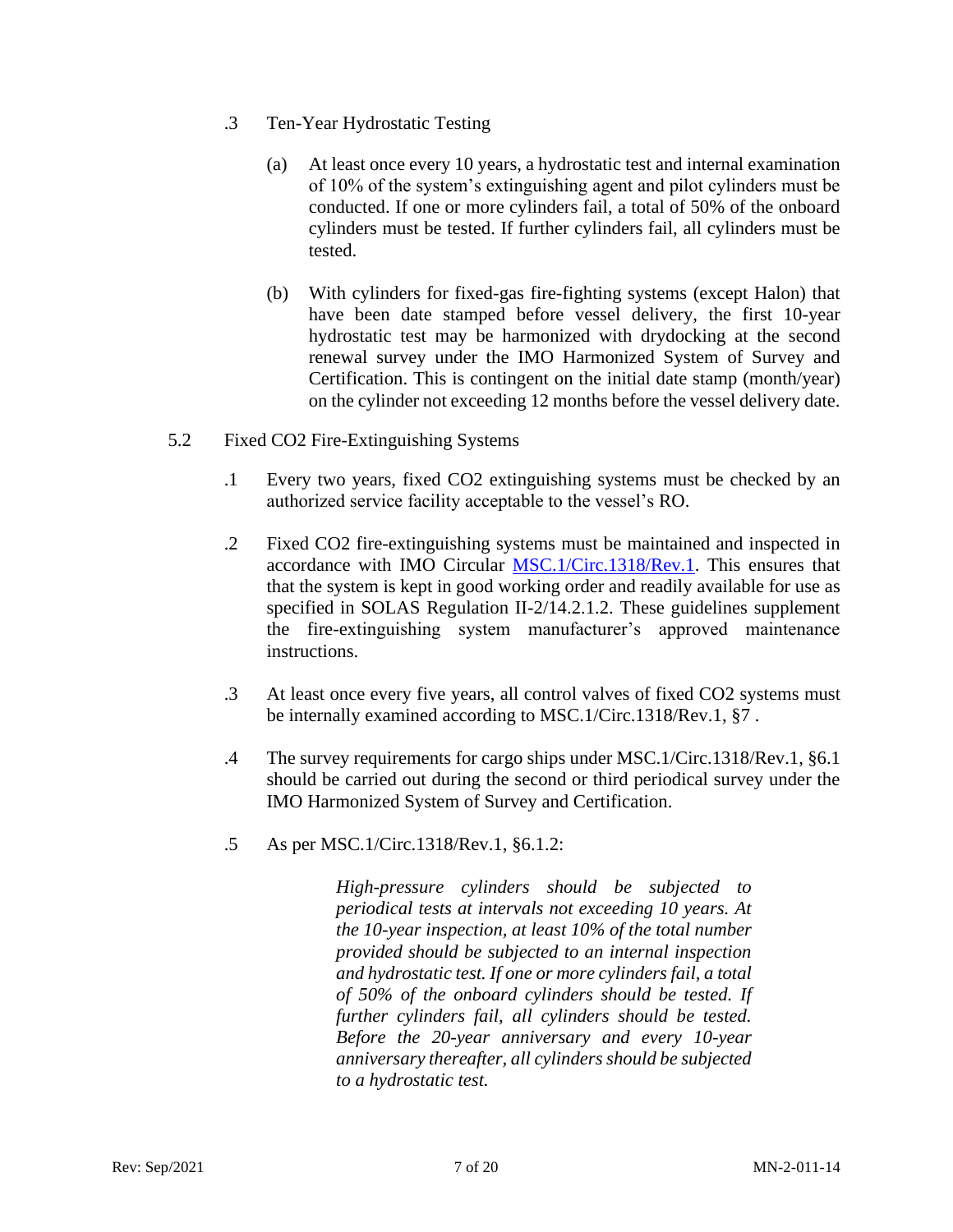#### 5.3 Halon Systems

- .1 For halon fire protection systems use, refer to MN [2-011-11.](https://www.register-iri.com/wp-content/uploads/MN-2-011-11.pdf)
- .2 Halon Minimum Recommended Maintenance
	- (a) Verifying Cylinder Contents

The contents of the Halon cylinders should be weighed or have their contents verified by other reliable means at least every two years, plus or minus three months, as part of the survey for issuing the SOLAS Safety Equipment Certificate (SEC). This is to confirm that the available charge in each is above 95% of the nominal charge as far as reasonably practicable, as determined by the Administrator. Cylinders with less than 95% of the nominal charge should be refilled<sup>1</sup>.

(b) Hydrostatic Testing

All Halon cylinders must be hydrostatically tested:

- i. after each 20 years of service;
- ii. before recharging a discharged cylinder; or
- iii. when visual inspection reveals a potential defect.
- .3 Hydrostatic test dates

Hydrostatic test dates must be stamped on the cylinders. Hydrostatic testing must be performed by an authorized servicing facility certified by a government agency or RO. The facility must be acceptable to the attending RO surveyor. The same facility should recharge the cylinders after testing to demonstrate their serviceability.

.4 Visual inspection and non-destructive testing

Visual inspection and non-destructive testing (NDT) of Halon cylinders may be performed instead of hydrostatic testing by an authorized servicing facility which has been certified by a government agency or RO.

<sup>1</sup>. Per [MSC.1/Circ.1432.](http://www.register-iri.com/forms/upload/MSC.1-Circ.1432.pdf)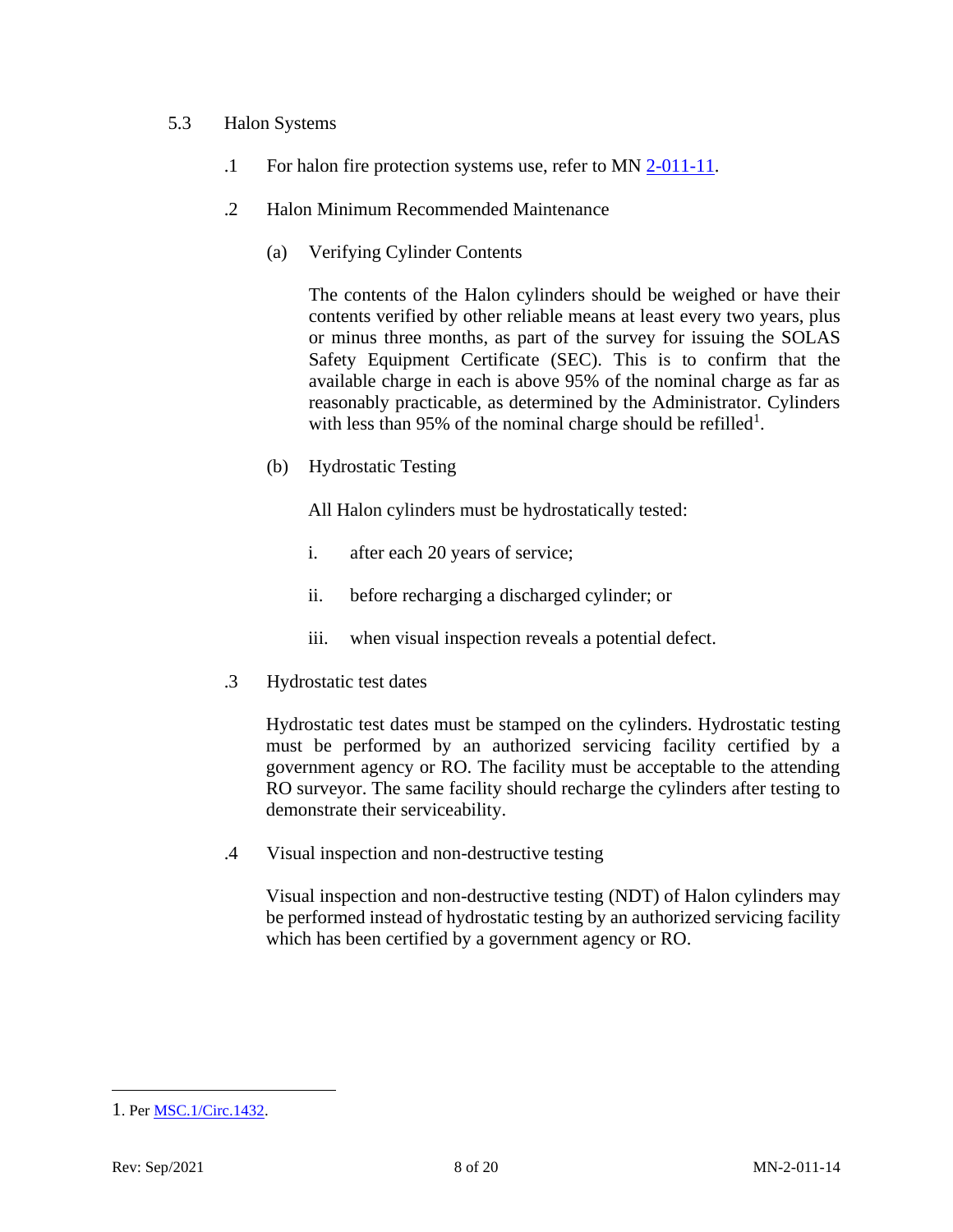- 5.4 Alternative Fixed Gas Fire-Fighting Media and Systems
	- .1 The Administrator recognizes that there are other media (e.g., NOVEC™ 1230 fluid, INERGEN<sup>®</sup>, FM 200<sup>®</sup>, etc.) that can be used in fixed gas fireextinguishing systems for machinery spaces and cargo pump rooms.
	- .2 Using these alternatives is subject to Administrator approval with any attached conditions, as appropriate.
	- .3 The alternatives must also be in accordance with SOLAS Chapter II-2/17 requirements for alternative fire-fighting systems and relevant guidance<sup>2</sup>.
	- .4 Maintenance and inspection of these systems must be carried out in accordance with manufacturer's instructions or RO requirements.
- 5.5 Alternative to Ineffective Fixed Gas Fire-Fighting Systems

Water supplies as defined in SOLAS Regulation II-2/19.3.1.2 are considered an alternative for the ineffective fixed gas fire-extinguishing system, when ships are allowed to carry cargoes contained in IMO Circular [MSC.1/Circ.1395/Rev.4,](https://www.register-iri.com/wp-content/uploads/MSC.1-Circ.1395-Rev.4.pdf) Table 2. Such an arrangement must be verified for compliance by the vessel's RO.

#### <span id="page-8-0"></span>**6.0 Fixed Dry Chemical Powder Fire-Extinguishing Systems**

- 6.1 Fixed dry chemical powder fire-extinguishing systems must be serviced and tested in accordance with the manufacturer's and the RO's requirements. Particular attention must be paid to the powder condition for any signs of moisture ingress and that its properties remain as per the type approval.
- 6.2 In accordance with IMO Circular [MSC.1/Circ.1432,](http://www.register-iri.com/forms/upload/MSC.1-Circ.1432.pdf) two-year inspections must be carried out on fixed, dry chemical powder systems.
	- .1 The inspections must be conducted by an authorized service facility acceptable to the vessel's RO or the attending RO surveyor(s).
	- .2 They must perform a general distribution piping and installation examination of the dry chemical powder fire-extinguishing system to confirm, to the extent possible, that the system has not been modified from its original installation.
	- .3 This verification should also include the following minimum requirements:
		- (a) The piping distribution system must be blown through with nitrogen  $(N_2)$  or dry air to ensure it is free of any obstruction. The nozzles, if any,

<sup>2</sup> . This guidance includes but is not limited to[: MSC/Circ.1002,](https://www.register-iri.com/wp-content/uploads/MSC.1-Circ.1002.pdf) *Guidelines on alternative design and arrangements for fire safety, as corrected by MSC/Circ.1002[/Corr.1,](https://www.register-iri.com/wp-content/uploads/MSC.1-Circ.1002-Corr.1.pdf) [Corr.2,](https://www.register-iri.com/wp-content/uploads/MSC.1-Circ.1002-Corr.2.pdf) [Corr.3](https://www.register-iri.com/wp-content/uploads/MSC.1-Circ.1002-Corr.3.pdf) and amended by [MSC.1/Circ.1552](https://www.register-iri.com/wp-content/uploads/MSC.1-Circ.1552.pdf).*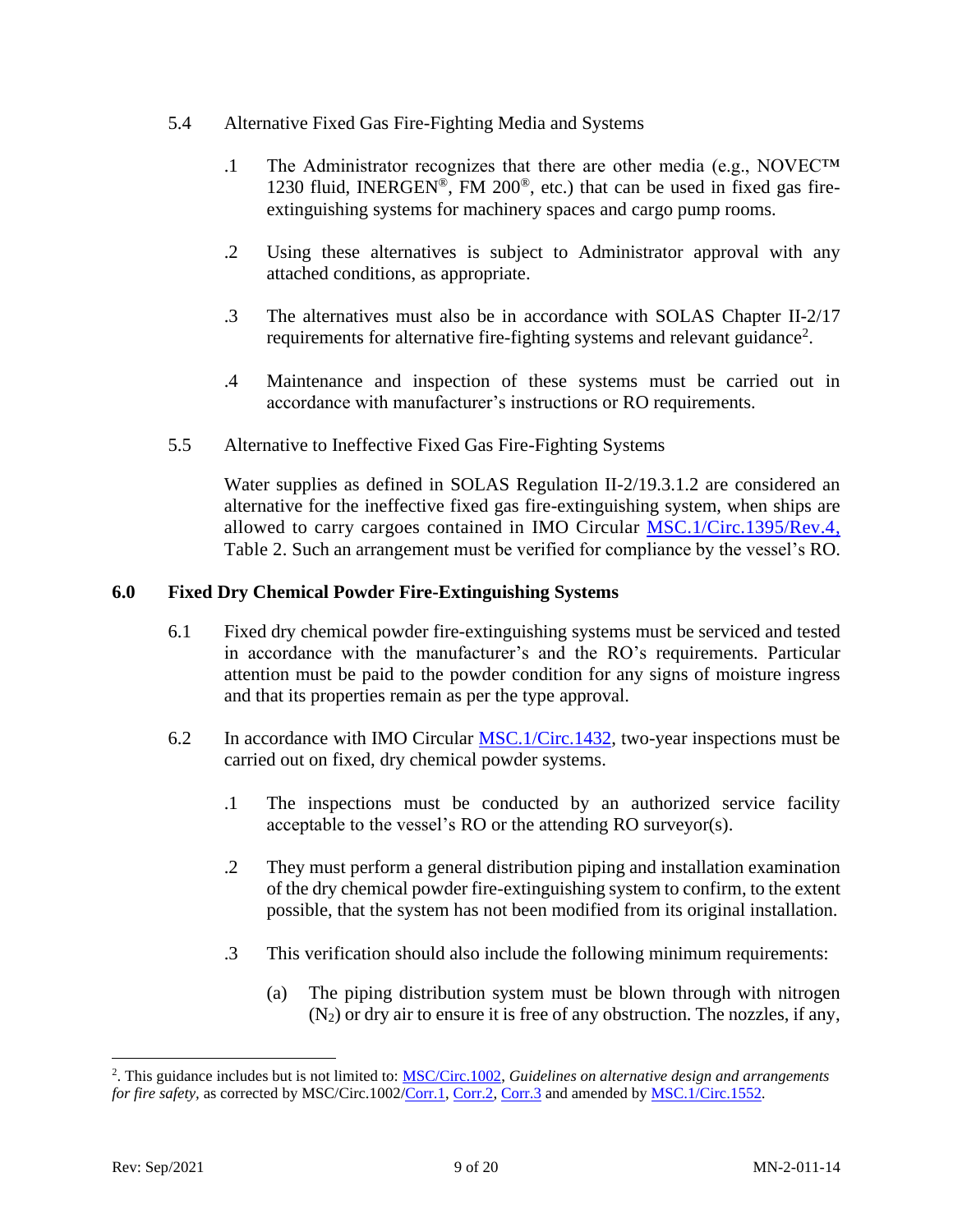must be removed to ensure that they are free and not blocked during the blow-through operation.

- (b) Operational test of local and remote controls and section valves.
- (c) The contents verification of propellant gas cylinders containing  $N_2$ including remote operating stations must be confirmed.
- (d) Flexible discharge hoses must be inspected to confirm that they are maintained in good condition and have not perished, especially when located on open decks. In case of any doubt, the hoses must be subjected to a full working pressure test.
- (e) The dry chemical powder containment tank and its associate safety valves must be inspected for signs of corrosion or deterioration which may affect the safety of the system. In case of any doubt the tank must be tested, and safety valve set points adjusted and confirmed at the shop.
- 6.3 High pressure cylinders, including nitrogen cylinders, must have periodic tests at intervals not over 10 years as provided in IMO Circular [MSC.1/Circ.1318/Rev.1,](https://www.register-iri.com/wp-content/uploads/MSC.1-Circ.1318-Rev.1.pdf) §6.1.2 of. See also §5.1.3 of this Notice regarding harmonization with drydocking.
- 6.4 For ships carrying liquefied gases in bulk, the guidelines for the approval of fixed, dry chemical powder fire-extinguishing systems are in IMO Circular [MSC.1/Circ.1315.](http://www.register-iri.com/forms/upload/MSC.1-Circ.1315.pdf)

#### <span id="page-9-0"></span>**7.0 Foam Concentrates: Fixed Fire-Extinguishing Systems and Portable Applications**

- 7.1 Periodical Controls for Foam Concentrates Stored on Board
	- .1 The first periodical control for foam concentrates (except protein-based, alcohol-resistant ones) should be performed not more than three years after being supplied to the ship, and after that, every year. These tests should be conducted by laboratories or authorized service suppliers acceptable to the RO.
	- .2 Protein-based, alcohol-resistant foam concentrates should be subjected to a chemical stability test before delivery to the ship and annually thereafter.
- 7.2 Performance and Testing Criteria

Guidance on performance and testing criteria and surveys of low, medium, and high-expansion concentrates for fixed fire-extinguishing systems are found in IMO Circulars [MSC/Circ. 670,](https://www.register-iri.com/wp-content/uploads/MSC.1-Circ.670.pdf) [MSC/Circ.798,](https://www.register-iri.com/wp-content/uploads/MSC-Circ.798.pdf) and [MSC.1/Circ. 1312.](https://www.register-iri.com/wp-content/uploads/MSC.1-Circ.1312.pdf)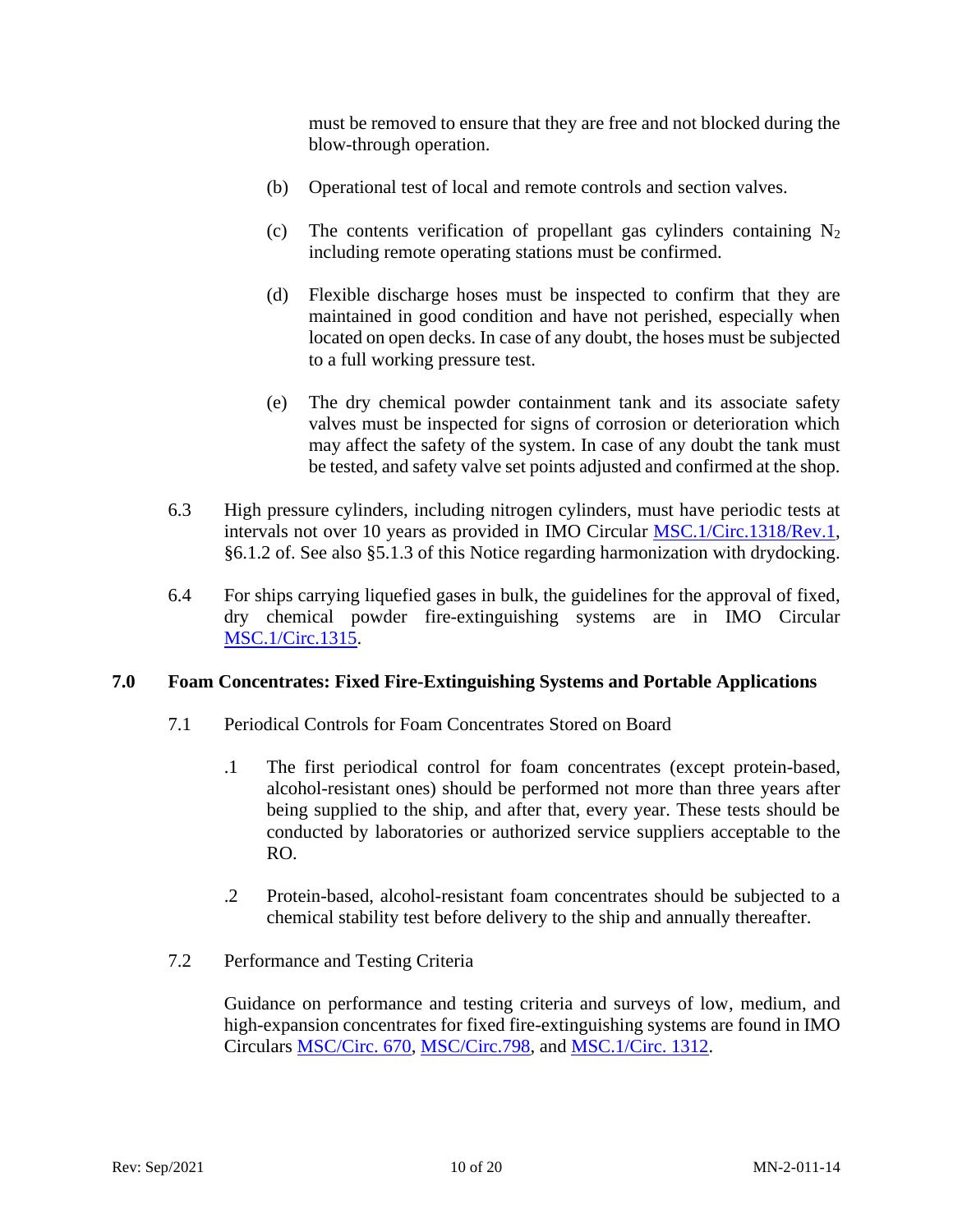- 7.3 Portable containers or portable tanks
	- .1 In accordance with IMO Circular [MSC.1/Circ. 1432](https://www.register-iri.com/wp-content/uploads/MSC.1-Circ.1432.pdf) portable containers or portable tanks containing foam concentrate (excluding protein-based ones), less than 10 years old, that remain factory sealed, may normally be accepted without carrying out the periodical foam control tests referred to in [MSC.1/Circ.1312.](https://www.register-iri.com/wp-content/uploads/MSC.1-Circ.1312.pdf)
	- .2 Protein-based foam concentrate portable containers and portable tanks must be thoroughly checked. If more than five years old, the foam concentrate must be given the periodical foam control tests required or renewed as referred to in MSC.1/Circ.1312.

#### <span id="page-10-0"></span>**8.0 Portable Fire Extinguishers**

- 8.1 General
	- .1 All portable fire extinguishers must be periodically inspected in accordance with the manufacturer's instructions.
	- .2 Where recharged on board, all portable fire extinguishers should be provided with a visual discharge indicator. The manufacturer's instructions for recharging should be available onboard.
	- .3 Service and inspection should only be undertaken by, or under the supervision of, a person with demonstrable competence, based upon the inspection guide in IMO Resolution [A.951\(23\),](https://www.register-iri.com/wp-content/uploads/A_23_Resolution_951.pdf) *Improved Guidelines for Marine Portable Fire Extinguishers* (Table 9.1.3).
- 8.2 Annual Inspection/Service

All portable fire extinguishers must be serviced at intervals not exceeding one year.

8.3 Five-Year Inspection/Service

At least one extinguisher of each type manufactured in the same year and kept on board a ship should be test discharged at five-year intervals as part of a fire drill.

- 8.4 Ten-year Inspection/Service
	- .1 All fire extinguishers together with propellant cartridges must be hydrostatically tested in accordance with the recognized standard or the manufacturer's instructions at intervals not exceeding 10 years.
	- .2 A hydrostatic test may be also required by the RO Surveyor or RMI Nautical Inspector if visual examination indicates a potential defect in the cylinder.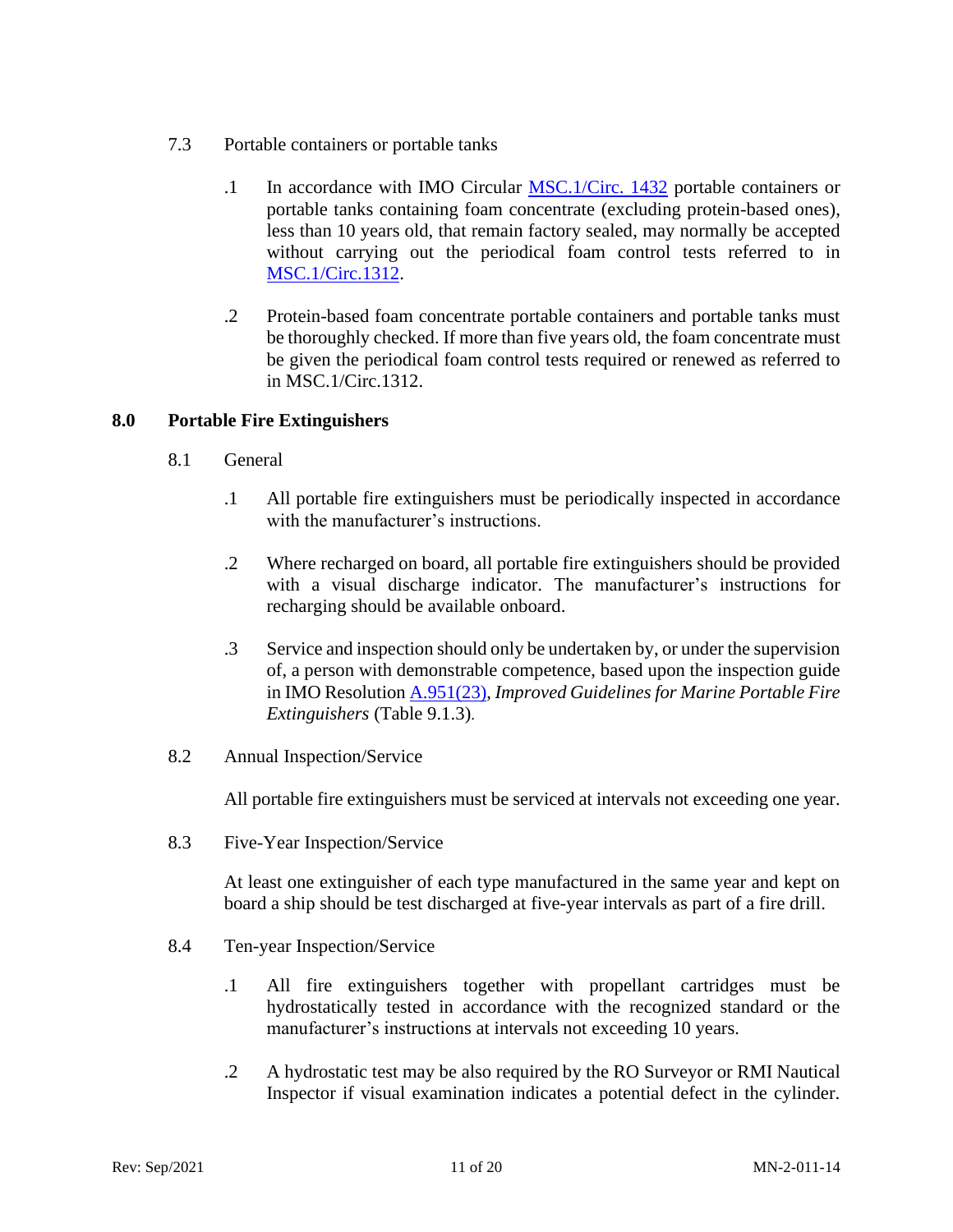The hydrostatic test date must be permanently and clearly marked on the bottles.

- .3 The servicing facility performing the hydrostatic tests must be:
	- (a) certified by a government agency or an RO; and
	- (b) accepted by the vessel's RO or the extinguisher manufacturer.
- .4 The same facility should recharge the cylinder after testing to demonstrate serviceability.
- 8.5 Number and Arrangement of Portable Fire Extinguishers
	- .1 When determining the number and arrangement of portable fire extinguishers vessels, constructed on or after 01 January 2009, must use as a reference the table shown in IMO Circular  $MSC.1/Circ.1275^3$  $MSC.1/Circ.1275^3$  as corrected by [MSC.1/Circ.1275/Corr.1,](https://www.register-iri.com/wp-content/uploads/MSC.1-Circ.1275-Corr.1.pdf) for
		- (a) accommodation spaces;
		- (b) service spaces;
		- (c) control spaces and stations;
		- (d) machinery spaces of category A;
		- (e) other machinery spaces;
		- (f) cargo spaces;
		- (g) weather decks; and
		- (h) other spaces onboard ships.
	- .2 Although not a requirement, this unified interpretation may also be used for determining the number and arrangement of portable fire extinguishers for vessels constructed before 01 January 2009.
- 8.6 Spare Charges, Additional Fire Extinguishers, and Refilling

For fire extinguishers of the same type, able to be recharged on board, the spare charges must be provided as required by SOLAS:

<sup>3.</sup> *Unified interpretation of SOLAS chapter II-2 on the number and arrangement of portable fire extinguishers on board ships.*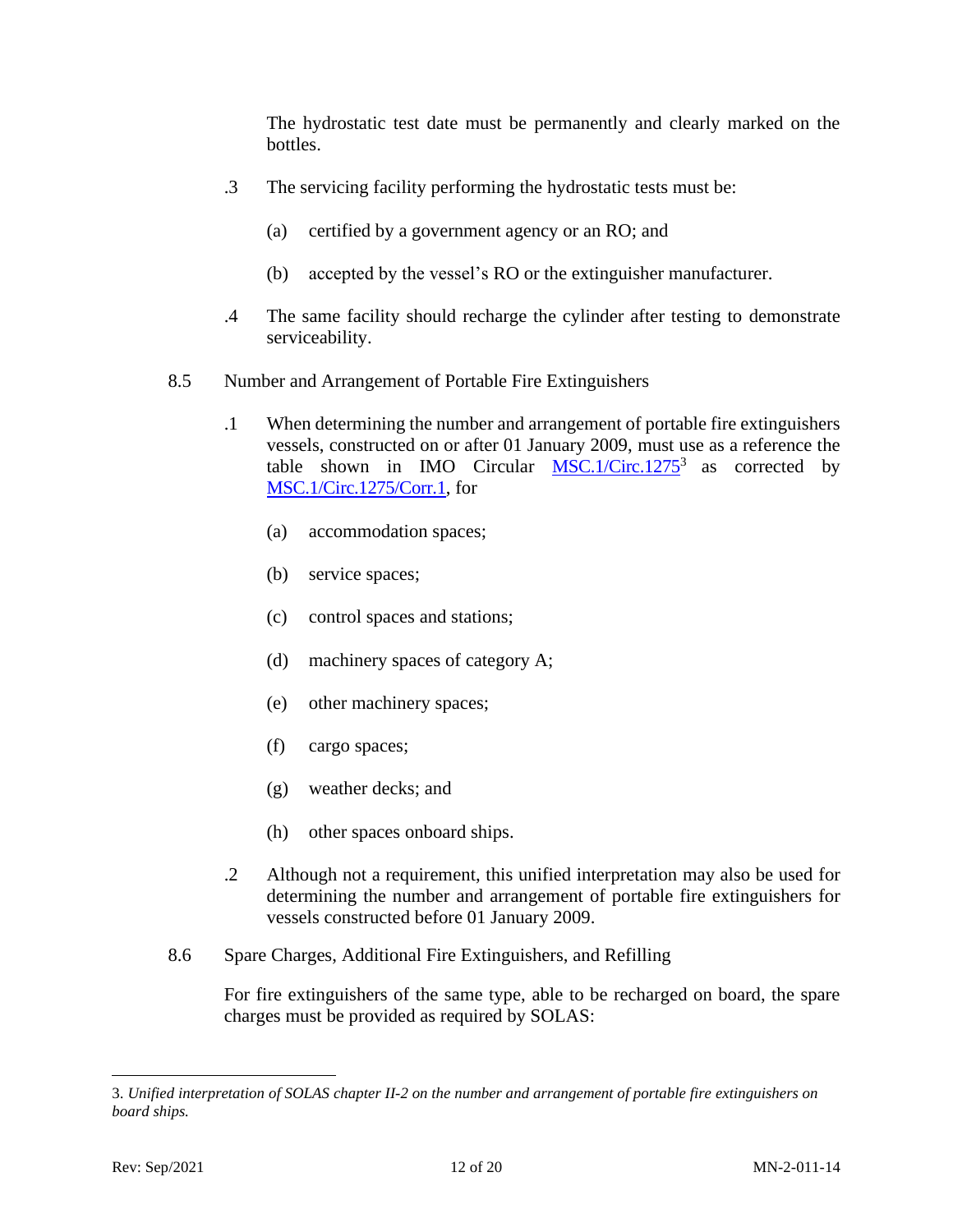- .1 100% for the first 10 extinguishers and
- .2 50% for the remaining extinguishers, but not more than 60 (fractions must be rounded off to next highest whole number).
- .3 For extinguishers which cannot be recharged by the crew, additional portable fire extinguishers of the same quantity, type, capacity, and number as determined in the paragraph above must be provided in lieu of spare charges.
- .4 Instructions for recharging the extinguishers must be carried on board. Periodic refilling of the cylinders must be in accordance with the manufacturer's recommendations. Without these recommendations, a refill is required when the extinguishing media starts to lose effectiveness. Partially emptied extinguishers should also be recharged. Only refills approved for the fire extinguisher in question may be used for recharging.

#### <span id="page-12-2"></span><span id="page-12-0"></span>**9.0 Ten-Year Servicing: Water Mist, Water Spray, and Sprinkler Systems**

The hydrostatic test and internal examination for gas and water pressure cylinders must be conducted in accordance with EN 1968:2002+A1, *Transportable Gas Cylinders – Periodic Inspection and Testing of Seamless Steel Gas Cylinders*, or equivalent RO requirements. See also §5.1.3 of this Notice about harmonization with drydocking.

#### <span id="page-12-1"></span>**10.0 Self-Contained Breathing Apparatus**

10.1 Weekly Inspections

Self-Contained Breathing Apparatus (SCBA) should be inspected weekly to ensure that they are in the correct pressure range.

10.2 Monthly Inspections

A responsible ship's officer must inspect SCBAs at least once a month for ships subject to the:

- .1 International Code for the Construction and Equipment of Ships Carrying Liquefied Gases in Bulk (IGC Code);
- .2 International Bulk Chemical Code (IBC Code); and
- .3 Code for the Construction and Equipment of Ships Carrying Dangerous Chemicals in Bulk (BCH Code) for vessels built or converted before 1 July 1986.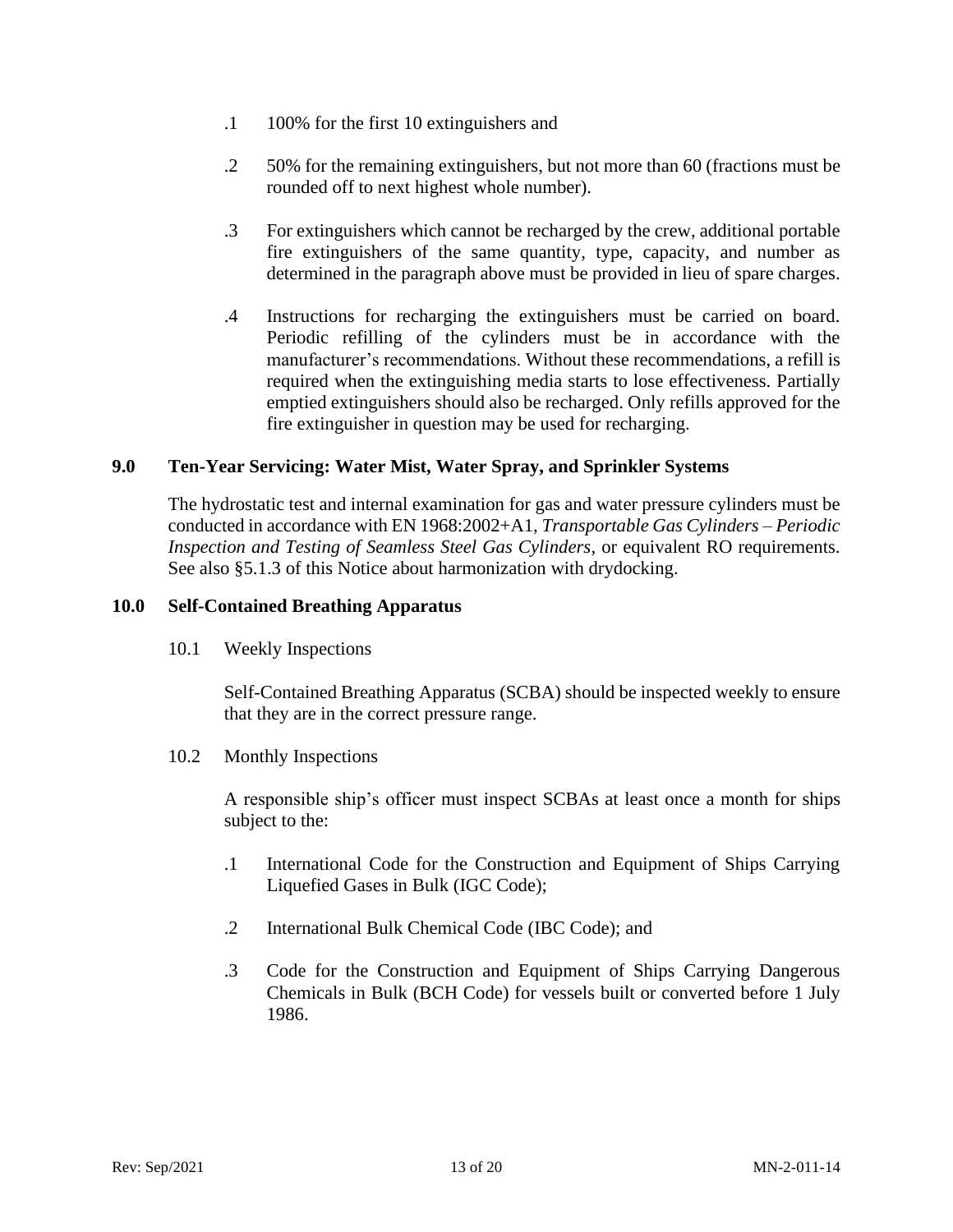- 10.3 Annual Testing and Inspections
	- .1 All SCBAs and their onboard means of recharging (if fitted) must be inspected and tested at least annually by competent crew members, unless manufacturers require annual servicing by an authorized agent.
	- .2 The tests and examinations of the IMO survey guidelines under the Harmonized System of Survey and Certification must be carried out in the presence of the RO, or an entity acting for and on behalf of the Administrator.
- 10.4 Hydrostatic Testing of SCBA Cylinders
	- .1 Hydrostatic testing of SCBA cylinders must be carried out once every five years.
		- (a) The hydrostatic test date must be permanently marked on the bottles.
		- (b) Intervals for hydrostatically testing cylinders of the ultra-lightweight type may vary and will depend upon the requirements of the cylinder manufacturer and the ship's RO.
		- (c) Cylinder servicing must be performed to the satisfaction of the RO surveyor.
	- .2 In cases where SCBA cylinders have been date stamped before a vessel's delivery, the first five-year hydrostatic test may be harmonized with drydocking at the First Special Survey under the IMO Harmonized System of Survey and Certification. This is possible provided that the initial date stamp (month/year) on the cylinder is not more than six months before the vessel delivery date.
- 10.5 Spare Charges and Recharging of SCBA Cylinders
	- .1 Two interchangeable spare charges suitable for SCBA use must be provided for each required apparatus.
	- .2 In accordance with SOLAS II-2/10, only one interchangeable spare charge is needed for each required apparatus on passenger ships carrying not more than 36 passengers and cargo ships. A suitably located means for fully recharging breathing air cylinders, free from contamination, is required for passenger ships constructed on or after 01 July 2010 carrying more than 36 passengers.
	- .3 All ships, unless provided with an onboard means of recharging breathing apparatus cylinders, are required to have a suitable number of spare cylinders to replace those used during training or drills. The Administrator does not prescribe any minimum number. The shipboard SMS must include provisions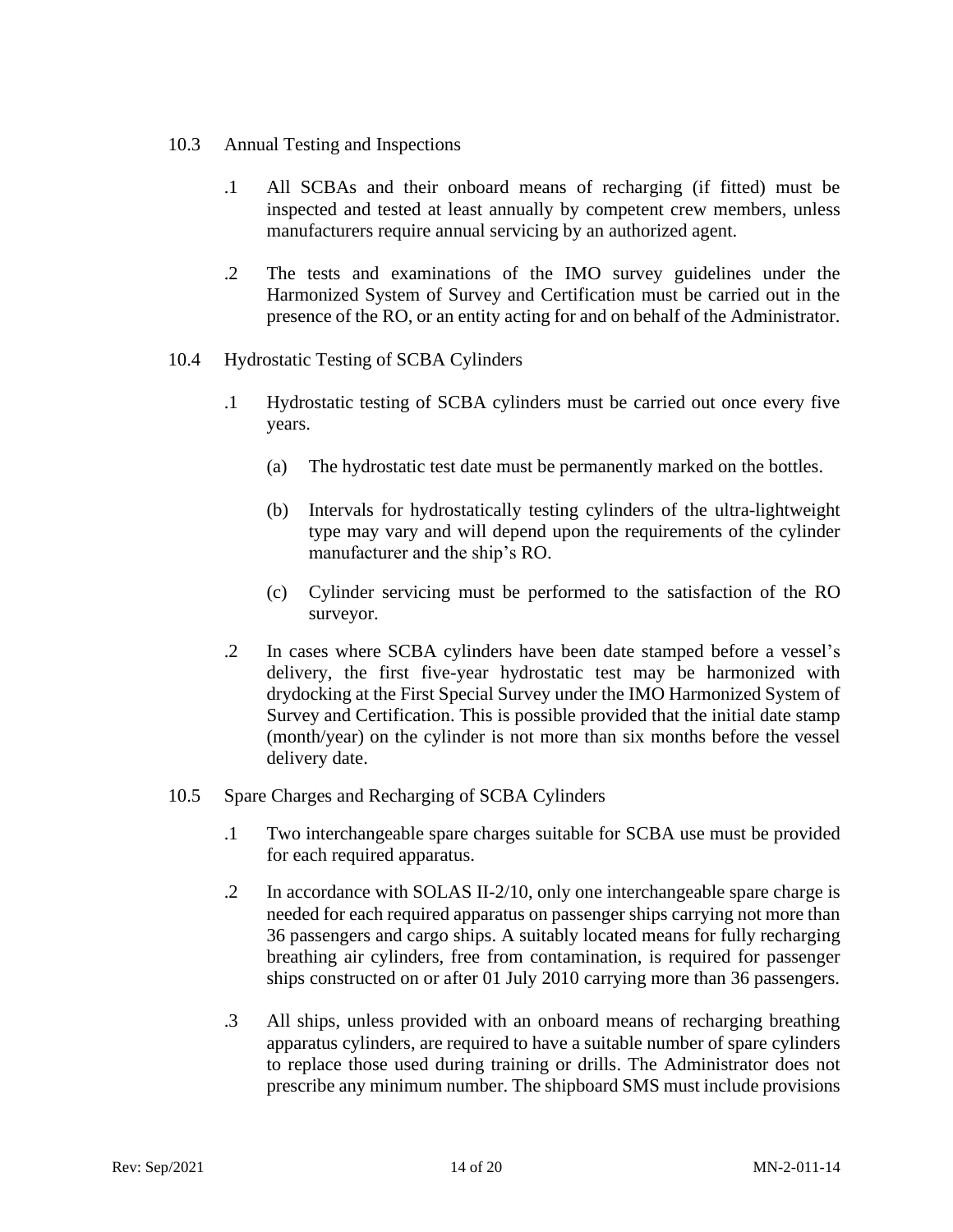that sufficient spares are available onboard<sup>4</sup> corresponding to the number of breathing apparatuses being used during drills.

#### <span id="page-14-0"></span>**11.0 Emergency Escape Breathing Devices**

- 11.1 The Administrator treats the Guidelines contained in [MSC/Circ.849](http://www.register-iri.com/forms/upload/MSC.1-Circ.849.pdf) as mandatory.
- 11.2 Only control spaces and workshops that are remotely located from the machinery space escape routes should be considered to comply with IMO Circular MSC/Circ.849, paragraph 4.6.
- 11.3 To comply with IMO Circular MSC/Circ.849, paragraph 4.6, a minimum of two EEBDs should be located on each level of the machinery space. If a machinery space contains an enclosed primary escape trunk with a door at each level, only one EEBD need be located on each level<sup>5</sup>.
- 11.4 An EEBD must not be used under any circumstances to enter an enclosed shipboard space in which the atmosphere is known or suspected to be oxygen-depleted or enriched, toxic, or flammable.
- 11.5 EEBDs must be examined and maintained in accordance with the manufacturer's instructions, including those for hydrostatic testing.
	- .1 It should be noted that when an EEBD is fitted with a small capacity oxygen cartridge (two inches (50.8mm) or less in diameter), some manufacturers specify a fixed service life without scheduled hydrostatic pressure testing.
	- .2 In the absence of manufacturer's instructions, hydrostatic testing must be carried out at intervals not exceeding five years, unless specifically prohibited by the manufacturers.
- 11.6 In cases where EEBD cylinders have been date stamped before delivery of a vessel, the first hydrostatic test may be harmonized with drydocking at the First Special survey under the IMO Harmonized System of Survey and Certification. This is provided that the initial date stamp (month/year) on the cylinder is not more than six months before the vessel delivery date.

<sup>&</sup>lt;sup>4</sup>. For the suitable number of spare air cylinders to be provided in connection with drills, see  $MSC.1/Circ.1555$ , *Unified interpretation of SOLAS chapter II-2*.

<sup>5</sup> . The term **level** should be interpreted as meaning a deck where watchstanding personnel reside, workshops and control stations are located, or the crew may be employed during routine maintenance. In essence, two EEBDs are required only on those deck "levels" where people are likely to be employed. Platform decks that serve to divide long ladders into segments and partial decks where personnel are not likely to be employed for any significant period of time are not considered as "levels" and do not require EEBDs.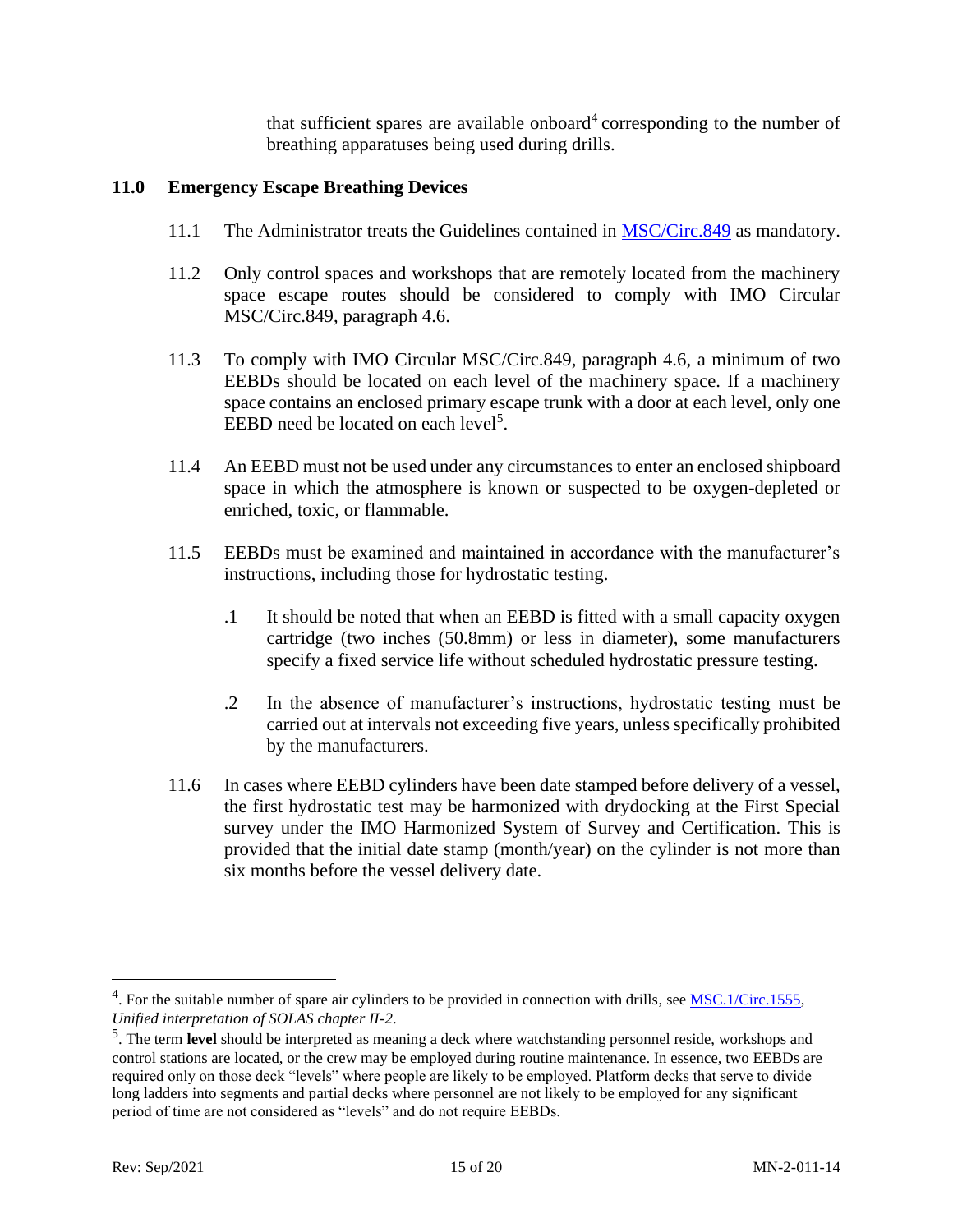- 11.7 Maintenance requirements, manufacturer's trademark and serial number, shelf life with accompanying manufacture date, and name of the approving authority must be printed on each EEBD. See IMO Circular MSC/Circ.849, §5.3.
- 11.8 Sufficient spare EEBDs should be on board to replace units that are used, reach their expiry date, or otherwise become unserviceable. IMO Circular [MSC/Circ.1081](http://www.register-iri.com/forms/upload/MSC.1-Circ.1081.pdf) addresses the number of EEBDs, including spares, required under SOLAS II-2.

#### <span id="page-15-0"></span>**12.0 Records**

12.1 The following inspection records must be carried on board the ship, as appropriate:

| <b>Report Frequency</b>                                 |  |  |  |  |  |  |
|---------------------------------------------------------|--|--|--|--|--|--|
| weekly                                                  |  |  |  |  |  |  |
| monthly                                                 |  |  |  |  |  |  |
| quarterly                                               |  |  |  |  |  |  |
| annual                                                  |  |  |  |  |  |  |
| biennial (two-yearly)                                   |  |  |  |  |  |  |
| five-year                                               |  |  |  |  |  |  |
| $10$ -year:                                             |  |  |  |  |  |  |
| 20-year                                                 |  |  |  |  |  |  |
| other maintenance and testing, including whether a      |  |  |  |  |  |  |
| pressure test was performed                             |  |  |  |  |  |  |
| records of water quality in automatic sprinkler systems |  |  |  |  |  |  |
| age of foam concentrates and subsequent controls        |  |  |  |  |  |  |
| deficiencies identified, and corrective actions taken   |  |  |  |  |  |  |

12.2 Where the inspections and maintenance are carried out by trained service technicians, other than the ship's crew, an inspection report must be provided at the completion of the testing. These reports must be included in the inspection records.

#### <span id="page-15-1"></span>**13.0 Questions**

Questions about the inspection, service, or testing requirements of this Notice should be directed to: [technical@register-iri.com](mailto:technical@register-iri.com) or for yachts: [yachttec@register-iri.com.](mailto:yachttec@register-iri.com)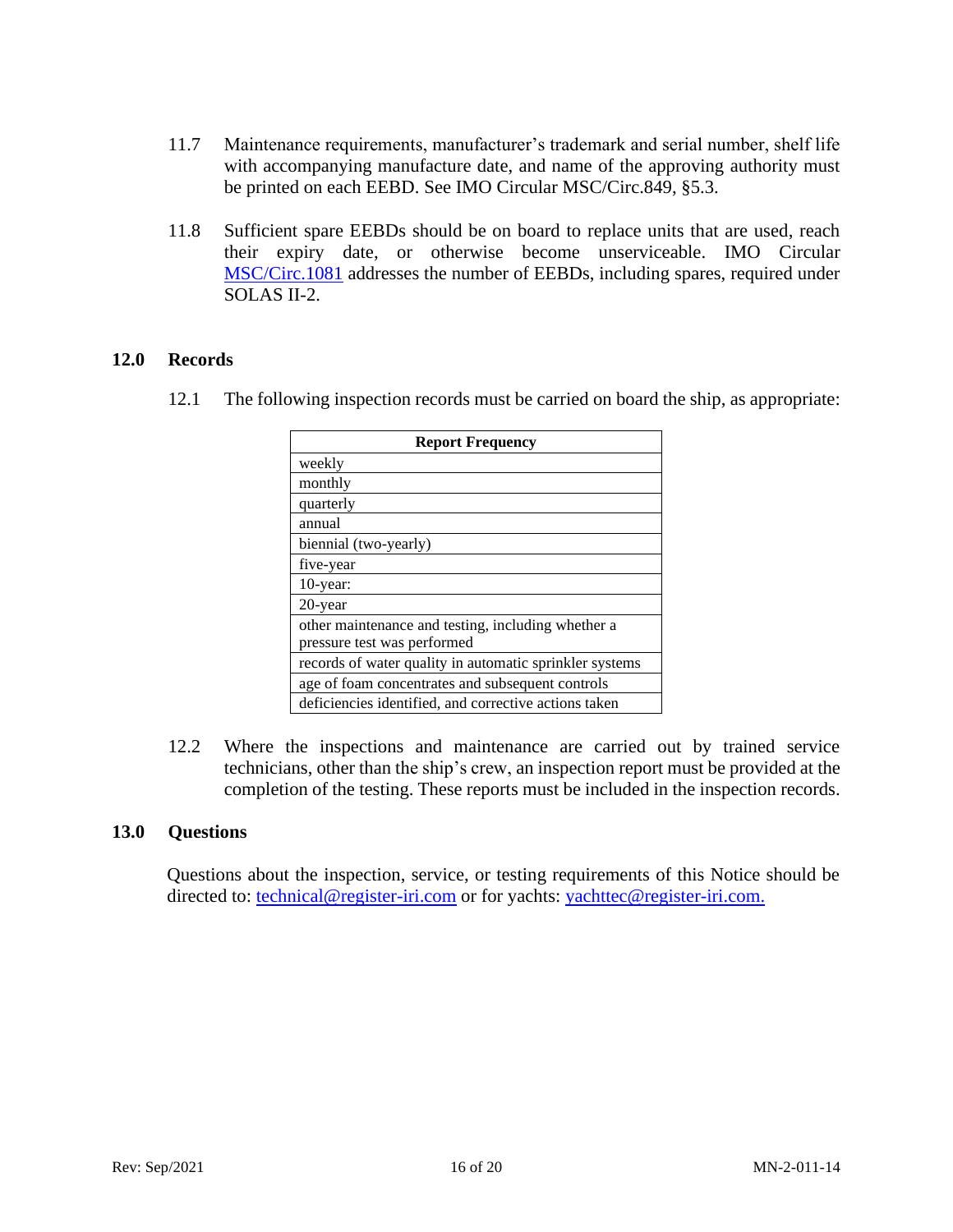#### **Appendix A - Fire-fighting Systems and Appliances: Summary of Maintenance, Testing and Inspection Intervals**

Note: This chart is intended as reference tool and should not be substituted for an actual reading of circulars referred to in this Notice. The numbers in parentheses under the inspection interval refer to the IMO Circular(s) noted in the first column.

<span id="page-16-0"></span>

|                                                                                                  | Weekly               | <b>Monthly</b>                                                                | Quarterly            | <b>Annually</b>          | <b>Biennially</b><br>(two-year intervals) | Five-year                                            | 10-year<br>(Hydrostatic testing) | 20-year<br>(Hydrostatic testing) |
|--------------------------------------------------------------------------------------------------|----------------------|-------------------------------------------------------------------------------|----------------------|--------------------------|-------------------------------------------|------------------------------------------------------|----------------------------------|----------------------------------|
| <b>Breathing Apparatus</b><br>(includes SCBA and air<br>recharging systems)<br>(MSC.1/Circ.1432) | $\text{Ship}^2(4.5)$ | Tanker <sup>5</sup> ;<br>Ship <sup>2</sup> , see<br>$$10.2$ of<br>this Notice |                      | $\text{Ship}^2(7.8)$     |                                           | Shore <sup>3</sup> $(9.4)$                           |                                  |                                  |
| <b>EEBDs</b><br>(MSC.1/Circ.1432)                                                                | $\text{Ship}^2(4.5)$ |                                                                               |                      | $\text{Ship}^2(7.8)$     |                                           | hydrostatic<br>testing-see $§11.5$<br>of this Notice |                                  |                                  |
| Ventilation system and<br>fire dampers<br>(MSC.1/Circ.1432)                                      |                      |                                                                               | $\text{Ship}^2(6.3)$ | $\text{Ship}^2(7.6)$     |                                           |                                                      |                                  |                                  |
| Ventilation systems<br>(MSC.1/Circ.1515)                                                         |                      |                                                                               |                      | $RO-RO2$<br>$(Part 2-2)$ |                                           | $RO-RO3$<br>$(Part 2-2)$                             |                                  |                                  |
| Fixed fire detection and<br>alarm systems<br>(MSC.1/Circ.1432)                                   | $\text{Ship}^2(4.1)$ | $\text{Ship}^2$<br>(5.10)                                                     |                      | $\text{Ship}^2(7.2)$     |                                           |                                                      |                                  |                                  |
| Fire doors<br>(MSC.1/Circ.1432)                                                                  | $\text{Ship}^2(4.3)$ |                                                                               | $\text{Ship}^2(6.4)$ | $\text{Ship}^2(7.7)$     |                                           |                                                      |                                  |                                  |
| Fire hoses, fire hydrants,<br>fire main, fire nozzles<br>and fire pumps<br>(MSC.1/Circ.1432)     |                      | Ship <sup>2</sup> $(5.1)$                                                     | $\text{Ship}^2(6.1)$ | $\text{Ship}^2(7.1)$     |                                           | $\text{Ship}^2 (7.1.4)$                              |                                  |                                  |
| International shore<br>connections<br>(MSC.1/Circ.1432)                                          |                      |                                                                               | $\text{Ship}^2(6.1)$ |                          |                                           |                                                      |                                  |                                  |
| Fireman's outfit<br>(MSC.1/Circ. 1432)                                                           |                      | $\text{Ship}^2(5.5)$                                                          |                      |                          |                                           |                                                      |                                  |                                  |
| Fire stations and lockers<br>(MSC.1/Circ.1432)                                                   |                      | $\text{Ship}^2 (5.5)$                                                         |                      |                          |                                           |                                                      |                                  |                                  |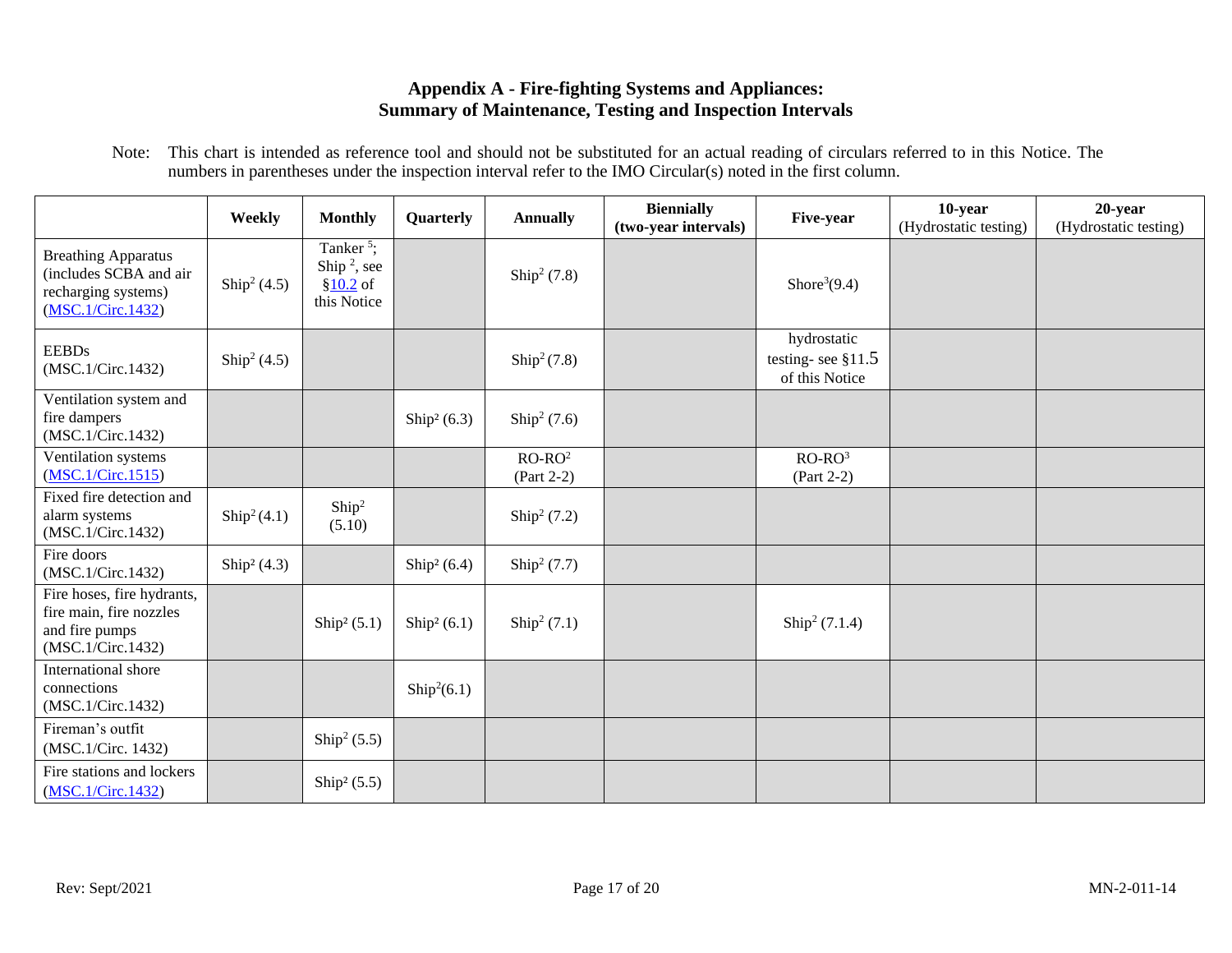|                                                                                                               | Weekly                  | <b>Monthly</b>            | Quarterly                 | <b>Annually</b>                                                                                                                             | <b>Biennially</b><br>(two-year intervals)                                                                                                                                                                                                        | Five-year                    | 10-year<br>(Hydrostatic testing) | 20-year<br>(Hydrostatic testing)                     |
|---------------------------------------------------------------------------------------------------------------|-------------------------|---------------------------|---------------------------|---------------------------------------------------------------------------------------------------------------------------------------------|--------------------------------------------------------------------------------------------------------------------------------------------------------------------------------------------------------------------------------------------------|------------------------------|----------------------------------|------------------------------------------------------|
| Fixed Gas fire-<br>extinguishing systems<br>(except CO <sub>2</sub> and Halon)<br>(MSC.1/Circ. 1432)          | Ship <sup>2</sup> (4.2) | $\text{Ship}^2(5.2)$      |                           | $\text{Ship}^2(7.3)$                                                                                                                        | Shore <sup>3</sup> (8.1) or Ship <sup>2</sup>                                                                                                                                                                                                    | Shore <sup>3</sup> $(9.1)$   | Shore <sup>3</sup> $(10.1)$      |                                                      |
| Fixed CO <sub>2</sub> fire-<br>extinguishing systems<br>(MSC.1/Circ.1318/<br>Rev.1)                           |                         | Ship <sup>2</sup> $(4)$   |                           | $\text{Ship}^2(5)$                                                                                                                          | Passenger ships<br>$(\pm$ three (3) months):<br>Shore <sup>3</sup> (6.1) (6.2)<br>Cargo ships<br>(intermediate,<br>periodical or renewal<br>survey*): Shore <sup>3</sup><br>(6.1)<br>Cargo ships (renewal<br>survey*) Shore <sup>3</sup> $(6.2)$ | Shore <sup>3</sup> (6 and 7) | Shore <sup>3</sup> $(6.1.2)$     | Shore <sup>3</sup> ,<br>see §5.2.5 of this<br>Notice |
| Fixed Halon fire-<br>extinguishing systems<br>(MSC.1/Circ.1432/<br>$MN$ $2-011-11$                            |                         | Ship <sup>2</sup> $(5.2)$ |                           | $\text{Ship}^2(7.3)$                                                                                                                        | Shore <sup>1</sup>                                                                                                                                                                                                                               | Shore <sup>3</sup> $(9.1)$   |                                  | Shore <sup>3</sup> $(10/\$5.3)$ )                    |
| <b>Fixed Dry Chemical</b><br>Powder fire-<br>extinguishing systems<br>(MSC.1/Circ.1432)                       |                         | $\text{Ship}^2 (5.6)$     |                           | Ship <sup>2</sup> (7.9)                                                                                                                     | Shore <sup>3</sup> $(8.2)$                                                                                                                                                                                                                       |                              | Shore <sup>3</sup> $(10.3)$      |                                                      |
| Fixed aerosol<br>extinguishing systems<br>(MSC.1/Circ.1432)                                                   |                         | $\text{Ship}^2 (5.7)$     |                           | Ship <sup>2</sup> (7.10)                                                                                                                    |                                                                                                                                                                                                                                                  |                              | Shore <sup>3</sup> $(10.4)$      |                                                      |
| Foam fixed fire-<br>extinguishing systems<br>(MSC.1/Circ.1432)                                                |                         | Ship <sup>2</sup> $(5.3)$ | Ship <sup>2</sup> $(6.2)$ | $\text{Ship}^2(7.4)$                                                                                                                        |                                                                                                                                                                                                                                                  | Shore <sup>3</sup> $(9.2)$   |                                  |                                                      |
| Foam concentrates<br>stored on board for the<br>foam fixed fire-<br>extinguishing system<br>(MSC.1/Circ.1312) |                         |                           |                           | Shore $(5)$ ;<br>After first three<br>$(3)$ years-; For<br>alcohol resistant<br>protein; prior to<br>delivery and<br>annually<br>thereafter |                                                                                                                                                                                                                                                  |                              |                                  |                                                      |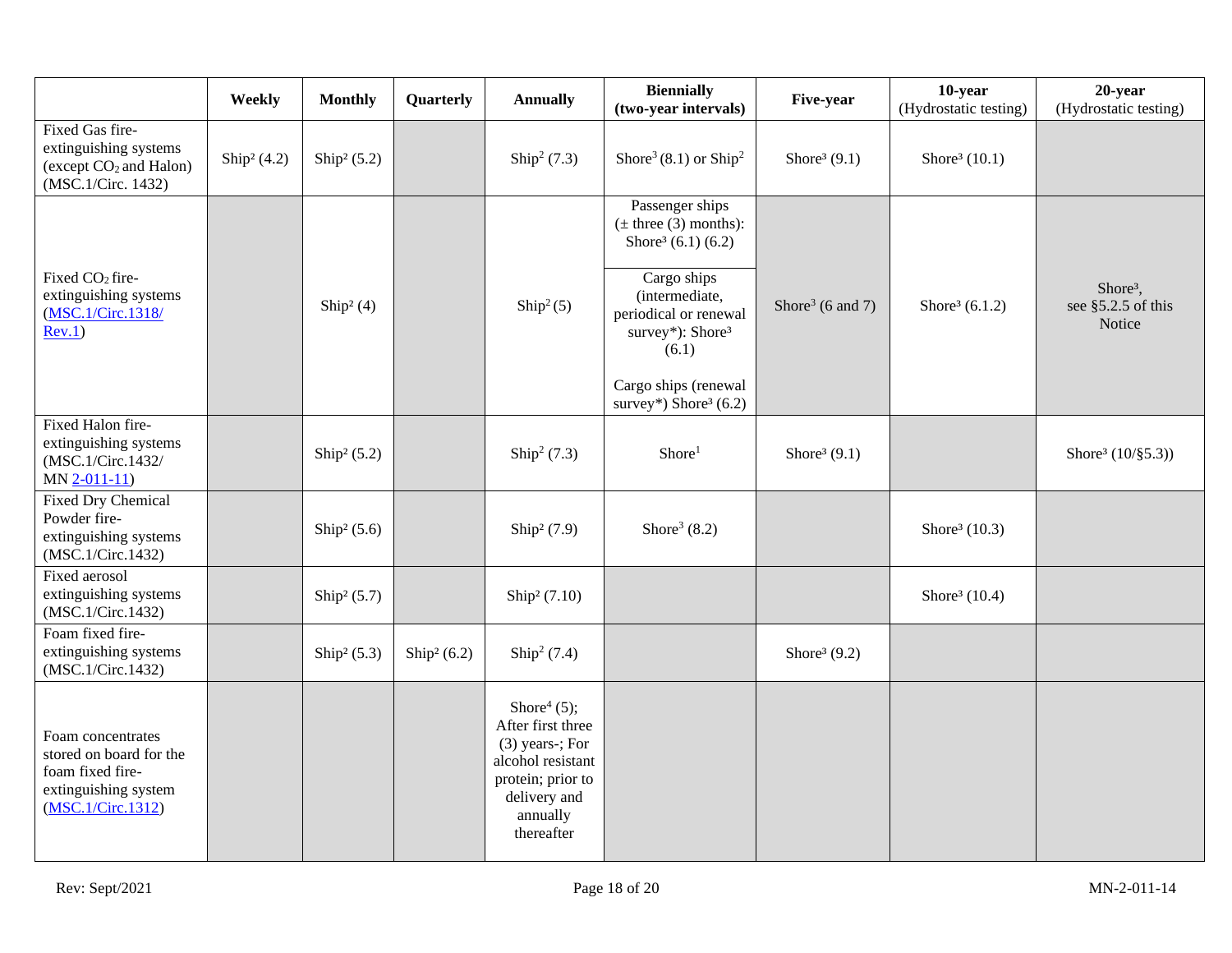|                                                                                                                                                   | Weekly               | <b>Monthly</b>                  | Quarterly            | <b>Annually</b>                                                                                                                                                                                                      | <b>Biennially</b><br>(two-year intervals) | Five-year                  | 10-year<br>(Hydrostatic testing) | $20$ -year<br>(Hydrostatic testing) |
|---------------------------------------------------------------------------------------------------------------------------------------------------|----------------------|---------------------------------|----------------------|----------------------------------------------------------------------------------------------------------------------------------------------------------------------------------------------------------------------|-------------------------------------------|----------------------------|----------------------------------|-------------------------------------|
| Portable foam<br>applicators and foam<br>concentrate stored on<br>board for portable foam<br>applicators<br>(MSC.1/Circ.1432/<br>MSC.1/Circ.1312) |                      | $\overline{\text{Ship}^2(5.8)}$ |                      | $\overline{\text{Ship}^2(7.11)}$<br>Concentrate:<br>Prior to delivery<br>and annually<br>thereafter,<br>$\text{Ship}^4(7.11/5)$<br>Concentrate:<br>Protein<br>based/alcohol<br>resistant,<br>$\text{Ship}^4(7.11/5)$ |                                           |                            |                                  |                                     |
| Portable fire<br>extinguishers<br>(IMO Resolution<br>A.951(23)                                                                                    |                      |                                 |                      | Ship <sup>2</sup> (9.1 $\&$<br>Table 9.1.3)                                                                                                                                                                          |                                           | $\text{Ship}^2(9.1.1)$     | Shore <sup>3</sup> $(9.1.2)$     |                                     |
| Public Address +<br>general alarm systems<br>(MSC.1/Circ.1432)                                                                                    | $\text{Ship}^2(4.4)$ |                                 |                      |                                                                                                                                                                                                                      |                                           |                            |                                  |                                     |
| Water-mist, water spray<br>and sprinkler systems<br>(MSC.1/Circ.1432 as<br>amended by<br>MSC.1/Circ.1516)                                         | $\text{Ship}^2(4.7)$ | Ship <sup>2</sup> (5.4)         | $\text{Ship}^2(6.5)$ | $\text{Ship}^2 (7.5)$                                                                                                                                                                                                |                                           | Shore <sup>3</sup> $(9.3)$ | Shore <sup>3</sup> (10.2)        |                                     |
| Wheeled (mobile) fire<br>extinguishers<br>(MSC.1/Circ.1432)                                                                                       |                      | $\text{Ship}^2(5.9)$            |                      | $\text{Ship}^2 (7.12)$                                                                                                                                                                                               |                                           | Shore <sup>3</sup> $(9.6)$ | Shore <sup>3</sup> (10.5)        |                                     |
| Galley and deep fat<br>cooking fire-<br>extinguishing systems<br>(MSC.1/Circ.1432, ISO<br>15371:2015                                              |                      |                                 |                      | $\text{Ship}^2 (7.13)$                                                                                                                                                                                               |                                           |                            |                                  |                                     |
| Low location lighting<br>systems<br>(MSC.1/Circ.1432)                                                                                             | $\text{Ship}^2(4.6)$ |                                 |                      |                                                                                                                                                                                                                      |                                           | Shore $3(9.5)$             |                                  |                                     |